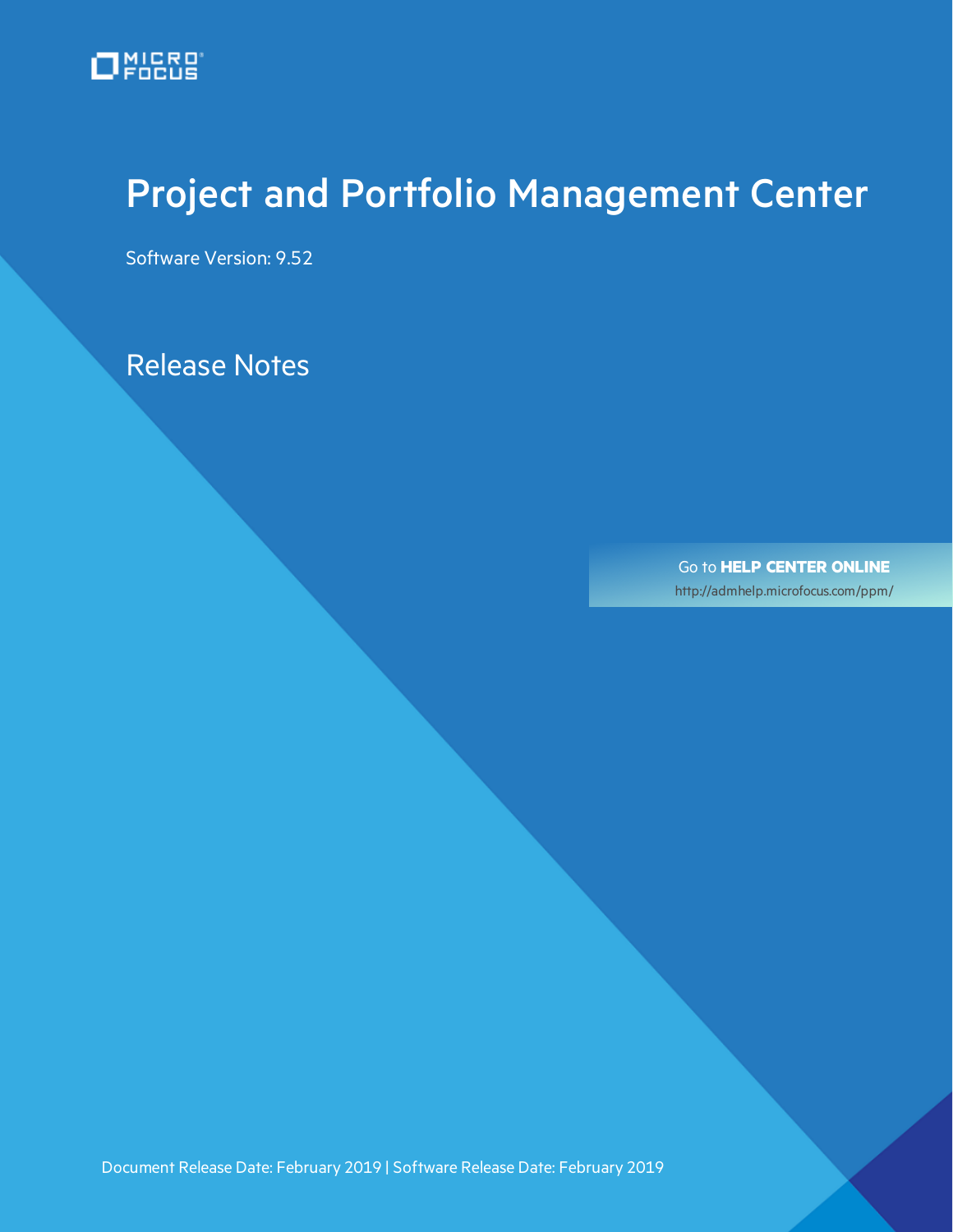### Legal Notices

#### Disclaimer

Certain versions of software and/or documents ("Material") accessible here may contain branding from Hewlett-Packard Company (now HP Inc.) and Hewlett Packard Enterprise Company. As of September 1, 2017, the Material is now offered by Micro Focus, a separately owned and operated company. Any reference to the HP and Hewlett Packard Enterprise/HPE marks is historical in nature, and the HP and Hewlett Packard Enterprise/HPE marks are the property of their respective owners.

#### **Warranty**

The only warranties for products and services of Micro Focus and its affiliates and licensors ("Micro Focus") are set forth in the express warranty statements accompanying such products and services. Nothing herein should be construed as constituting an additional warranty. Micro Focus shall not be liable for technical or editorial errors or omissions contained herein. The information contained herein is subject to change without notice.

#### Restricted Rights Legend

Contains Confidential Information. Except as specifically indicated otherwise, a valid license is required for possession, use or copying. Consistent with FAR 12.211 and 12.212, Commercial Computer Software, Computer Software Documentation, and Technical Data for Commercial Items are licensed to the U.S. Government under vendor's standard commercial license.

#### Copyright Notice

© Copyright 1997-2019 Micro Focus or one of its affiliates.

#### Trademark Notices

Adobe™ is a trademark of Adobe Systems Incorporated.

Microsoft® and Windows® are U.S. registered trademarks of Microsoft Corporation.

UNIX® is a registered trademark of The Open Group.

Oracle and Java are registered trademarks of Oracle and/or its affiliates.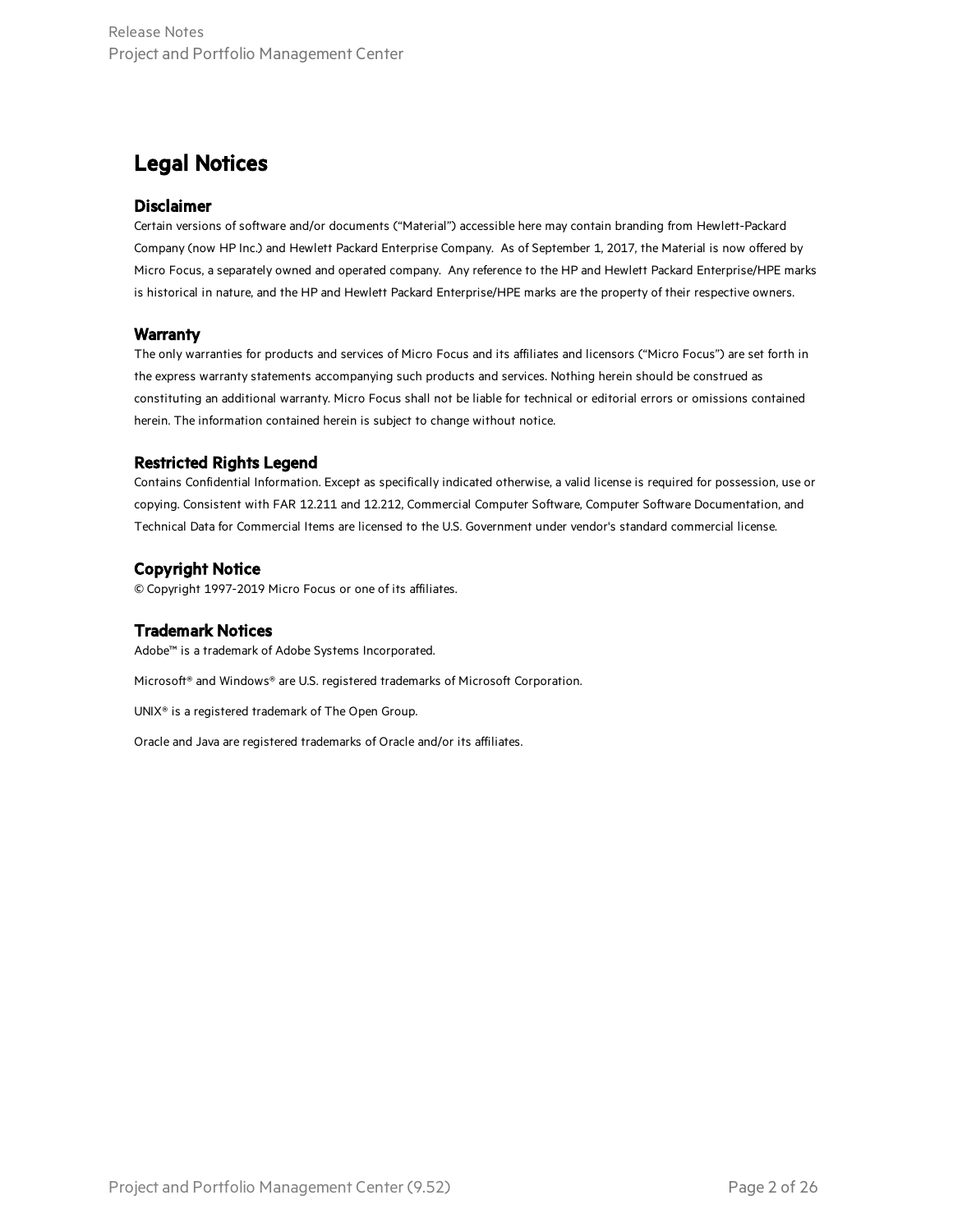## **Contents**

| Dashboard | 23 |
|-----------|----|
|           |    |
|           |    |
|           |    |
|           |    |
|           |    |
|           |    |
|           |    |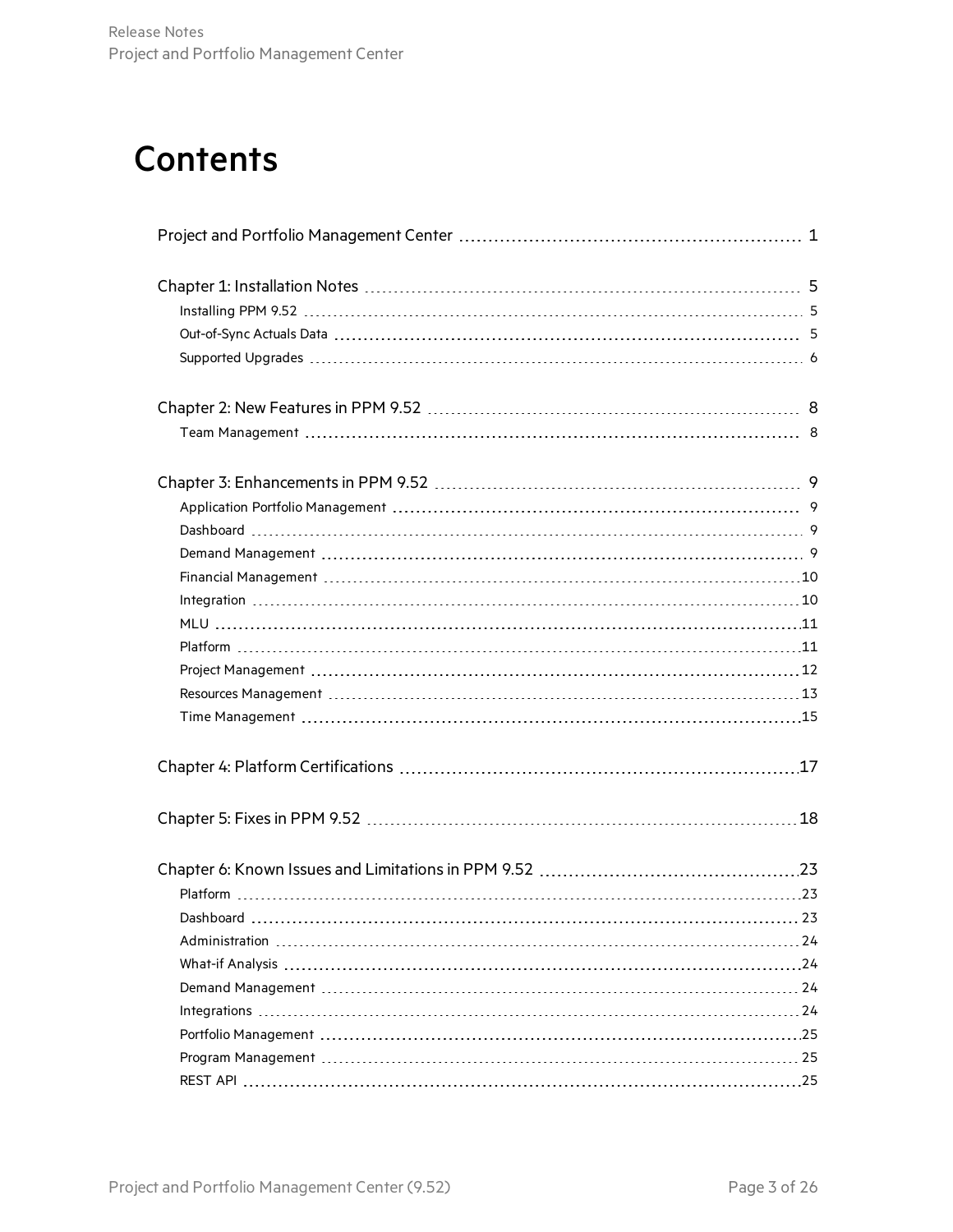|--|--|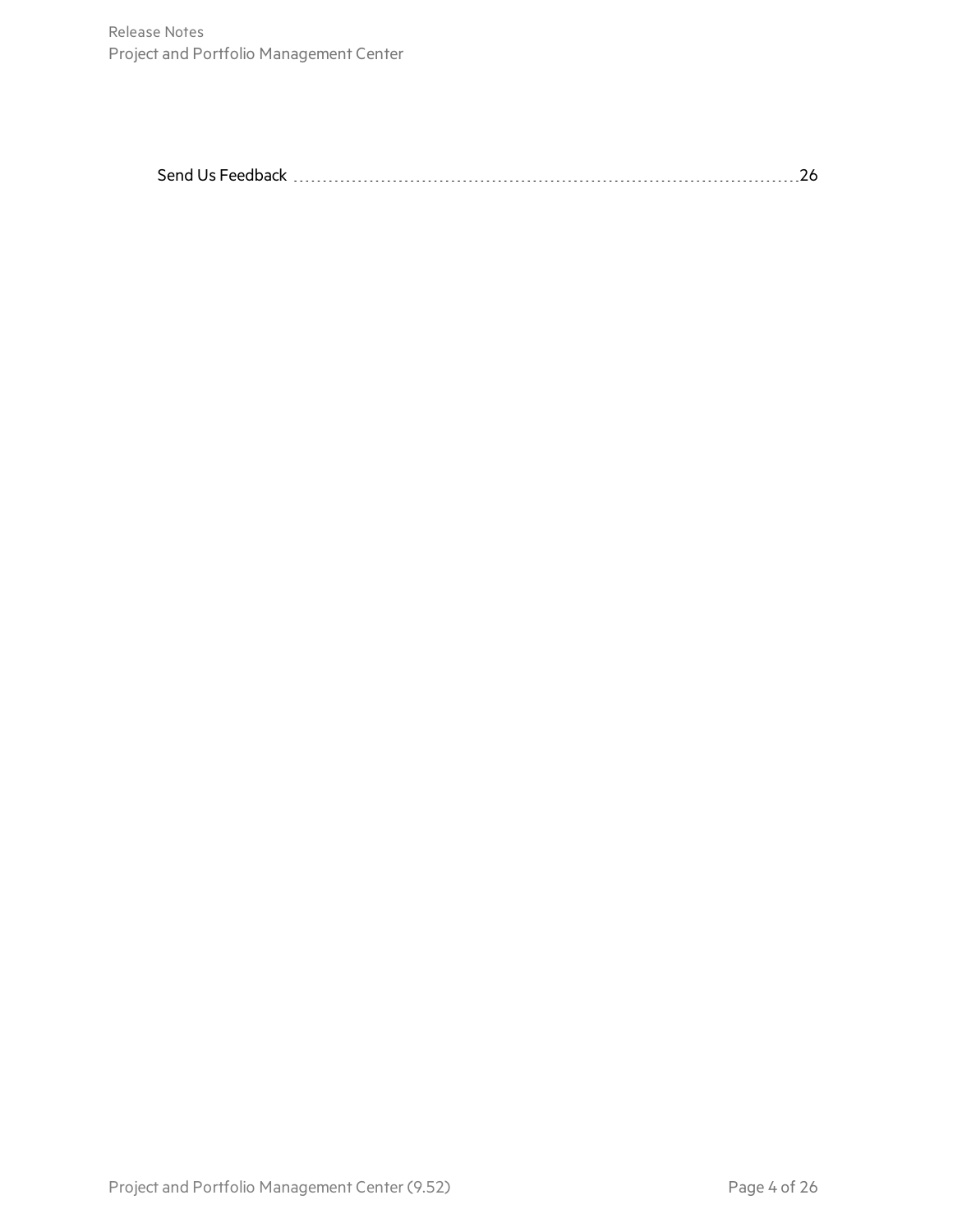## <span id="page-4-0"></span>Chapter 1: Installation Notes

Note: The zip package of PPM Center version 9.52 contains two files:

- ppm-952-SP2.jar, the installation jar file for PPM Center version 9.52. The installation instructions are provided in "Installing PPM 9.52" below.
- ppm-952-LP-multi-lang.jar, language packs installation jar file for PPM Center version 9.52. Required only when you want to install a language pack.

Instructionsfor installing language packs are provided in the Multilingual User Interface Guide, available at [https://admhelp.microfocus.com/ppm.](https://admhelp.microfocus.com/ppm)

## <span id="page-4-1"></span>Installing PPM 9.52

Note:

- PPM 9.50 or later is required before you can upgrade to 9.52.
- PPM recommends that you back up your customized files including scripts before applying PPM 9.52.

#### To install PPM version 9.52:

- 1. Back up your database.
- 2. Back up your customized data.
- 3. Stop the PPM Server. The Service Pack cannot be installed on an active server.
- 4. Copy the Service Pack file ppm-952-SP2.jar to the <PPM\_Home> directory. Thisisthe directory where the PPM Server is installed.
- 5. Change to the <PPM\_Home>/bin directory.
- 6. Start the installation using the following command:sh ./kDeploy.sh -i SP2
- 7. Follow the on-screen instructions to complete the installation.
- 8. Restore your customized data (if any).
- <span id="page-4-2"></span>9. Start the PPM Server.

### Out-of-Sync Actuals Data

The following sections describe what to do if the pre-validation process during installation determines that data is notsynchronized between the Time Management and Project Management modules or between the Time Management and Demand Management modules.

### Data Out of Sync Between Time Management and Demand Management

During the installation of PPM 9.52, if the pre-validation process determines that actuals data in the Time Management and Demand Management modules are out of sync, an error occurs and you cannot continue with the installation.

To resolve the problem: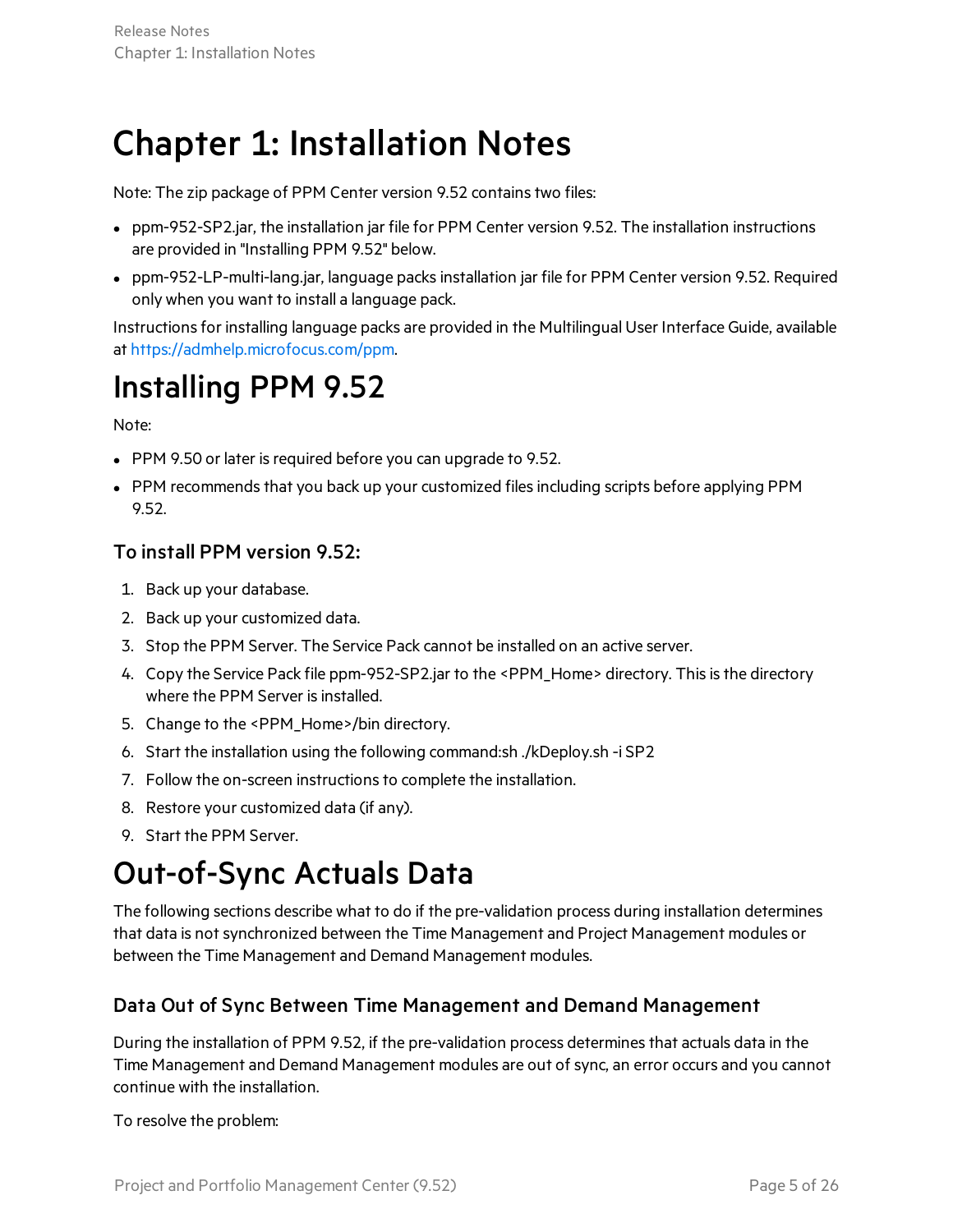- 1. Navigate to the <PPM\_Home>/deploy/952/SP2/phases/prevalidationdirectory and run the CorrectDMTMActualsOutOfSync.sql script.
- 2. After the CorrectDMTMActualsOutOfSync.sqlscript hasrun successfully, re-install PPM 9.52.

### Data Out of Sync Between Time Management and Project Management

During the installation of PPM 9.52, if the pre-validation process determines that actuals data in the Time Management and Project Management modules are out of sync, an error occurs and you cannot continue with the installation.

To resolve the problem:

- 1. To tag these data for synchronization, navigate to the <PPM\_ Home>/deploy/952/SP2/phases/prevalidationdirectory and run the MarkPMTMActualsOutOfSync.sql script.
- 2. Re-deploy PPM 9.52.
- 3. After you successfully install PPM 9.52, navigate to the <PPM\_Home>/bin directory and run the kPMTMSync.sh script, asfollows, and redirect the output to a file:

sh./kPMTMSync.sh -username <username> -password <password>

### <span id="page-5-0"></span>Supported Upgrades

**Note:** We strongly recommend upgrading to the latest version of PPM. In general, each new PPM version includes important product improvements that are not provided in earlier versions.

|                                 | Can be upgraded to |               |           |               |           |
|---------------------------------|--------------------|---------------|-----------|---------------|-----------|
| <b>Current PPM Version</b>      | 9.1x               | 9.2x          | 9.3x      | 9.4x          | 9.5x      |
| 9.10                            | 9.11 or later      | $9.20 - 9.22$ | 9.30-9.32 | $9.40 - 9.42$ | 9.50-9.52 |
| 9.11                            | 9.12 or later      | 9.20-9.22     | 9.30-9.32 | $9.40 - 9.42$ | 9.50-9.52 |
| 9.12                            | 9.13 or later      | 9.20-9.22     | 9.30-9.32 | $9.40 - 9.42$ | 9.50-9.52 |
| 9.13                            | 9.14 (build 1460)  | $9.20 - 9.22$ | 9.30-9.32 | $9.40 - 9.42$ | 9.50-9.52 |
| 9.14 (build 1435 or build 1460) | -                  | $9.20 - 9.22$ | 9.30-9.32 | $9.40 - 9.42$ | 9.50-9.52 |
| 9.14.0001-9.14.0004             |                    | $9.20 - 9.22$ | 9.30-9.32 | $9.40 - 9.42$ | 9.50-9.52 |
| 9.14.0005-9.14.0006             |                    | 9.21, 9.22    | 9.30-9.32 | $9.40 - 9.42$ | 9.50-9.52 |
| 9.14.0007-9.14.0009             |                    | 9.22          | 9.30-9.32 | $9.40 - 9.42$ | 9.50-9.52 |
| 9.20                            |                    | 9.21, 9.22    | 9.30-9.32 | $9.40 - 9.42$ | 9.50-9.52 |
| 9.21                            |                    | 9.22          | 9.30-9.32 | $9.40 - 9.42$ | 9.50-9.52 |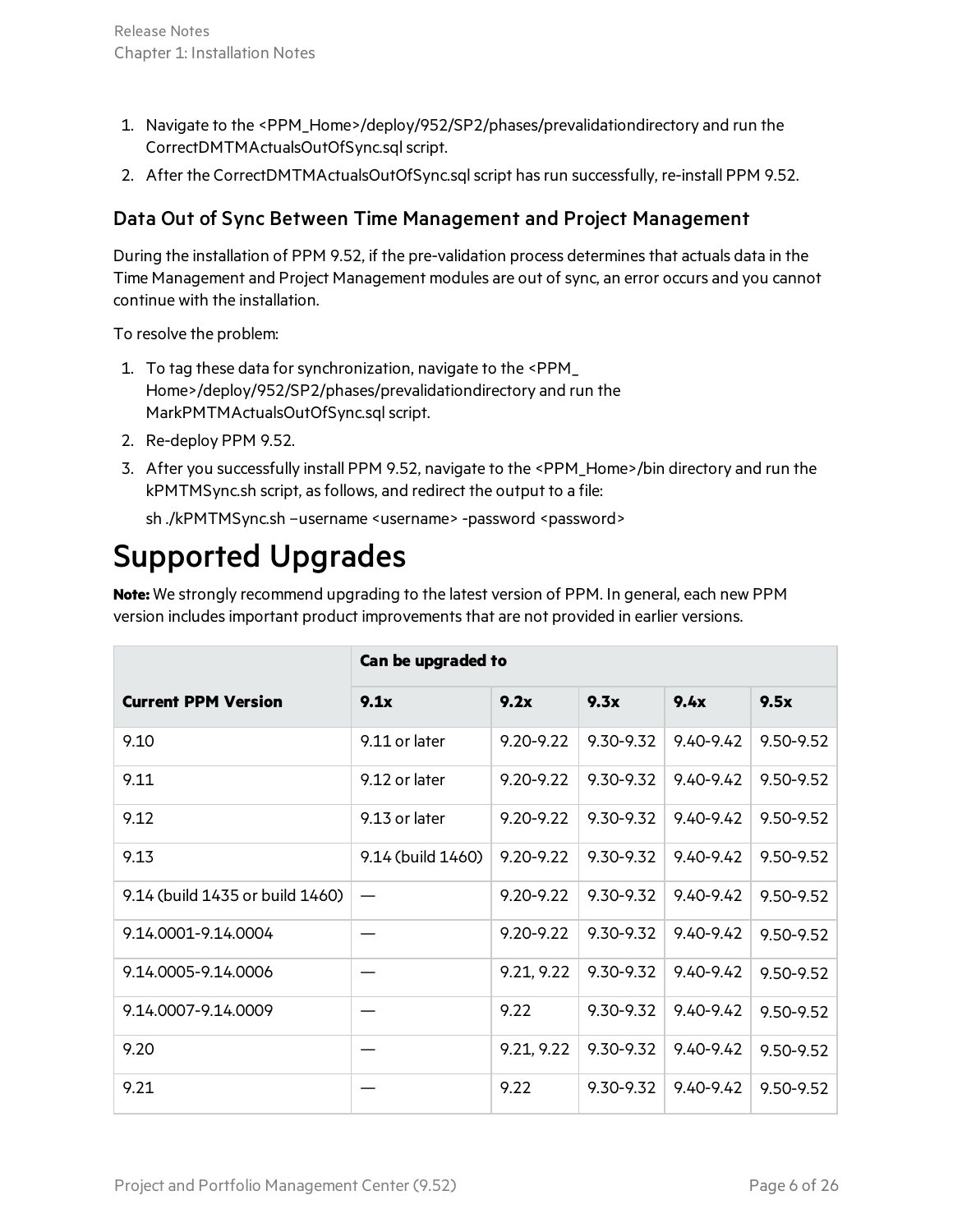| 9.22                |  | 9.30-9.32     | 9.40-9.42     | 9.50-9.52 |
|---------------------|--|---------------|---------------|-----------|
| 9.22.0001-9.22.0005 |  | 9.30-9.32     | 9.40-9.42     | 9.50-9.52 |
| 9.30                |  | $9.31 - 9.32$ | $9.40 - 9.42$ | 9.50-9.52 |
| 9.30.0001           |  | $9.31 - 9.32$ | 9.40-9.42     | 9.50-9.52 |
| 9.31                |  | 9.32          | 9.40-9.42     | 9.50-9.52 |
| 9.31.0001-9.32.0005 |  | 9.32          | 9.40-9.42     | 9.50-9.52 |
| 9.40, 9.40.0001     |  |               | 9.41-9.42     | 9.50-9.52 |
| 9.41, 9.41.0001     |  |               | 9.42          | 9.50-9.52 |
| 9.42, 9.42.000x     |  |               |               | 9.50-9.52 |
| 9.50, 9.50.0001     |  |               |               | 9.51-9.52 |
| 9.51                |  |               |               | 9.52      |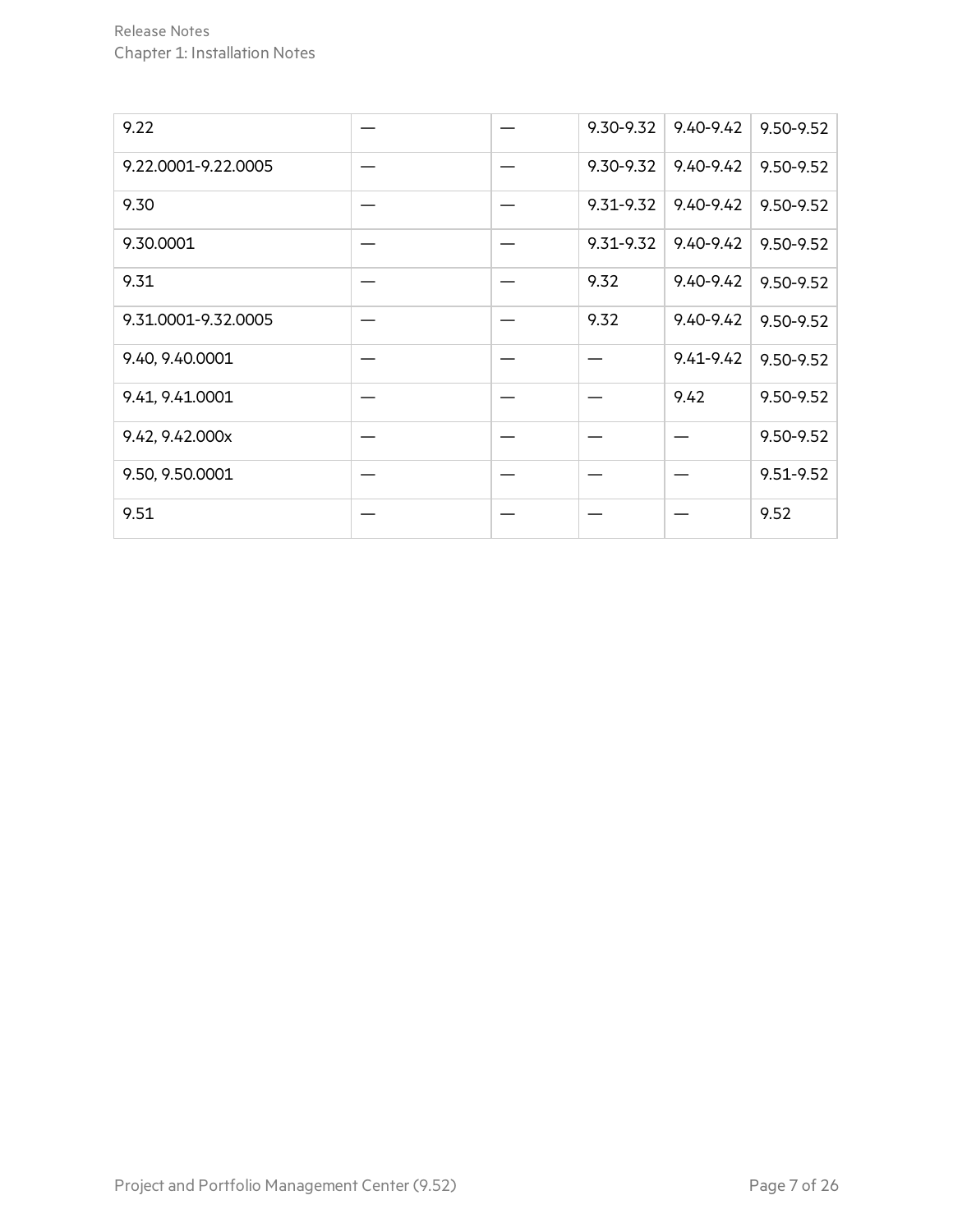# <span id="page-7-0"></span>Chapter 2: New Features in PPM 9.52

<span id="page-7-1"></span>This section provides an overview of the new features that were introduced in PPM 9.52.

### Team Management

In agile development practices, work is usually assigned to an agile team instead of a single person. Team leaders then distribute tasks to their team members. PPM 9.52 introduces Team Management to fulfill the requirement.

| Create a team                                           | Creating a team automatically creates a corresponding resource pool with<br>the same name.                                                                                                                                                                                                                                                                                                               |
|---------------------------------------------------------|----------------------------------------------------------------------------------------------------------------------------------------------------------------------------------------------------------------------------------------------------------------------------------------------------------------------------------------------------------------------------------------------------------|
| Add subteams and<br>resources to a team                 | A team can include subteams and resources, which builds team hierarchy.                                                                                                                                                                                                                                                                                                                                  |
| <b>Assign teams to</b><br>staffing profile<br>positions | You can assign a position to a team and cascade the assignment to its<br>subteams and resources.                                                                                                                                                                                                                                                                                                         |
| <b>View team</b><br>utilization details                 | From the team details page, you can see:<br>• When and where the team, its direct subteams, and its direct resources<br>are assigned.<br>• How much effort is assigned to the team, its direct subteams, and its<br>direct resources.<br>• The utilization (assigned effort/capacity) of the team, its direct<br>subteams, and its direct resources for a specific month or for a specified<br>duration. |

With Team Management, you, as team manager, can do the following.

For details of Team Management, see the PPM Help Center: [https://admhelp.microfocus.com/ppm.](https://admhelp.microfocus.com/ppm)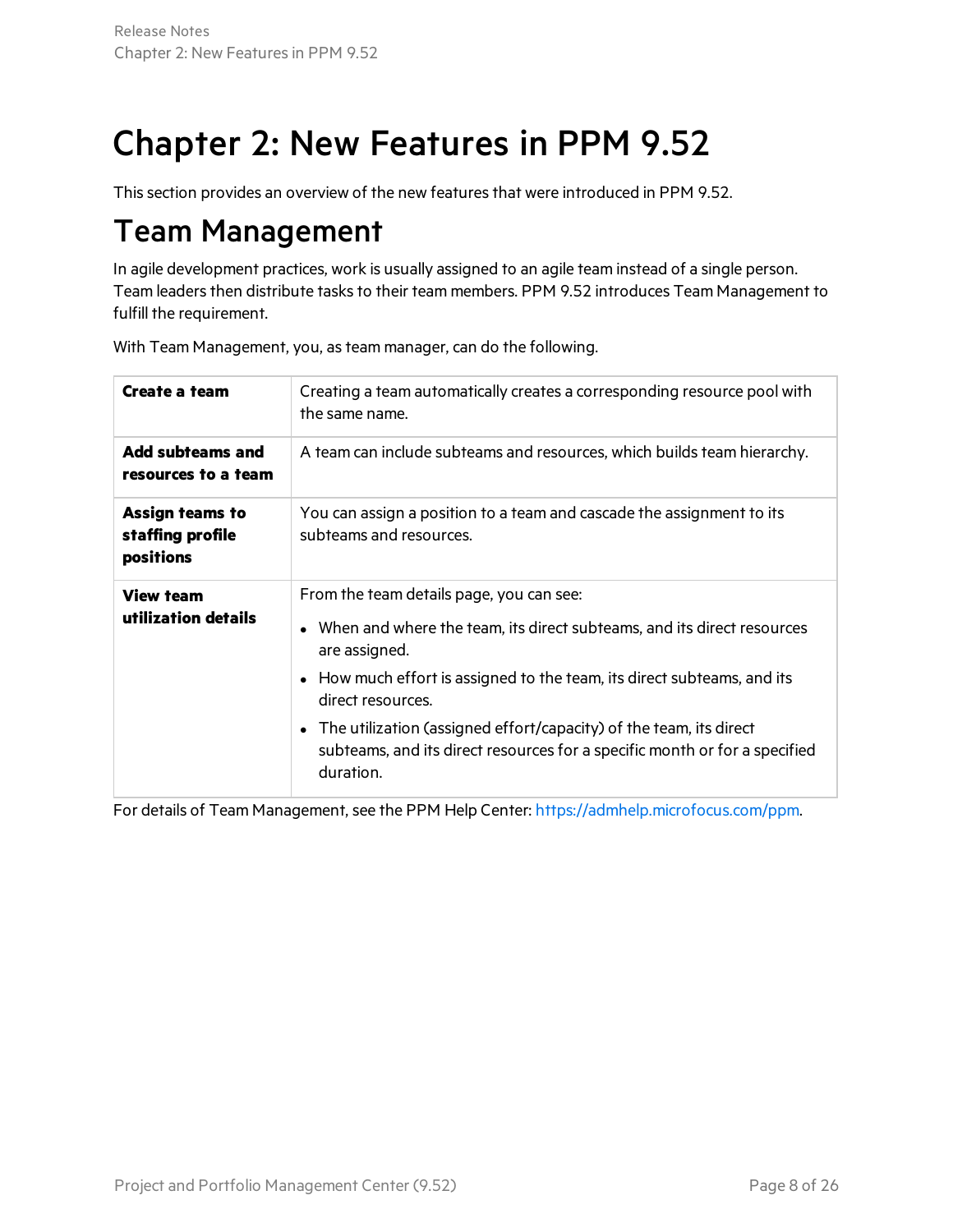## <span id="page-8-0"></span>Chapter 3: Enhancements in PPM 9.52

This section provides an overview of the features that were enhanced in PPM 9.52.

For details of these enhancements, see the PPM Help Center: [https://admhelp.microfocus.com/ppm.](https://admhelp.microfocus.com/ppm)

### <span id="page-8-1"></span>Application Portfolio Management

| <b>Enhancement</b>       | <b>Details</b>                                                             |
|--------------------------|----------------------------------------------------------------------------|
| Merge APM menus into PPM | APM menus are merged into PPM. You do not have to deploy<br>APM budnle if: |
|                          | • You have installed APM bundle before.                                    |
|                          | • The new bundle does not make any change to the<br>database.              |
|                          | The parameter APM_ENABLED is set to true.                                  |

### <span id="page-8-2"></span>Dashboard

| <b>Enhancement</b>                                                           | <b>Details</b>                                                                                                                                                                |
|------------------------------------------------------------------------------|-------------------------------------------------------------------------------------------------------------------------------------------------------------------------------|
| Release the "Export to Excel" icon from the<br>"more" icon for list portlets | To export a list portlet to Excel, you can directly<br>click the Export to Excel icon in the portlet<br>header, without the need to click the more ><br>Export to Excel icon. |
| Support Stacked Area Chart portlets                                          | We support a new chart type (Stacked Area<br>Chart) as a subtype of Line Chart for dahsboard<br>portlets.                                                                     |
|                                                                              | You can view any existing line chart as a stacked<br>area chart and create a stacked area chart<br>portlet.                                                                   |
| Highlight chart portlet parts                                                | When you put the mouse over an item in a chart<br>portlet, the item is highlighted.                                                                                           |

### <span id="page-8-3"></span>Demand Management

| <b>Enhancement</b> | <b>Details</b> |
|--------------------|----------------|
|                    |                |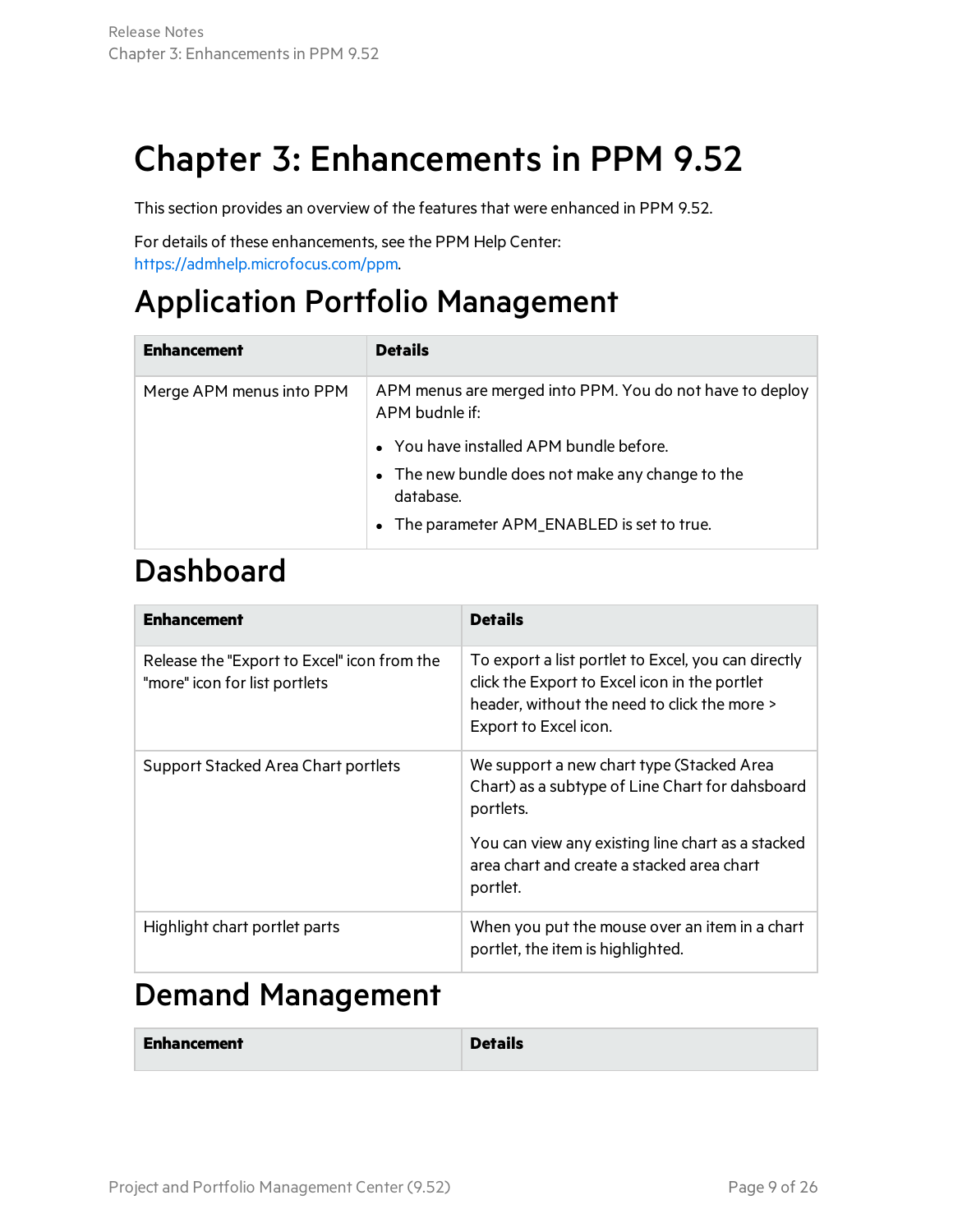| Purge unused data                                                                | You can run kAdditionalPurgeTool.sh in the<br><ppm_home>/bin directory to purge the<br/>following data that are not used:<br/>• Workflows not used by any request or<br/>package;<br/>• Step sources not used in any workflow step;<br/>• Validations not used;<br/>• Security groups not referenced or used by<br/>any request type or workflow;<br/>Request statuses not referenced or used by<br/>any request type or workflow.</ppm_home> |
|----------------------------------------------------------------------------------|-----------------------------------------------------------------------------------------------------------------------------------------------------------------------------------------------------------------------------------------------------------------------------------------------------------------------------------------------------------------------------------------------------------------------------------------------|
| Keep a record of table component field<br>column width per user per request type | If you resize the column width of a table<br>component field in a request, the next time you<br>open any request of the same request type, the<br>column width remains.<br>PPM keeps the record of table component field<br>column width per user per request type.                                                                                                                                                                           |
| Notes history of table component fields<br>includes all changes                  | Table component field changes including<br>adding new lines, deleting lines, and modifying<br>line cells are all recorded in the request notes.                                                                                                                                                                                                                                                                                               |

# <span id="page-9-0"></span>Financial Management

| <b>Enhancement</b>                                                                                                                 | <b>Details</b> |
|------------------------------------------------------------------------------------------------------------------------------------|----------------|
| Order of lines in financial summary snapshot<br>is the same as that in the financial summary<br>when the cost category is the same |                |

### <span id="page-9-1"></span>Integration

| <b>Enhancement</b> | <b>Details</b> |
|--------------------|----------------|
|                    |                |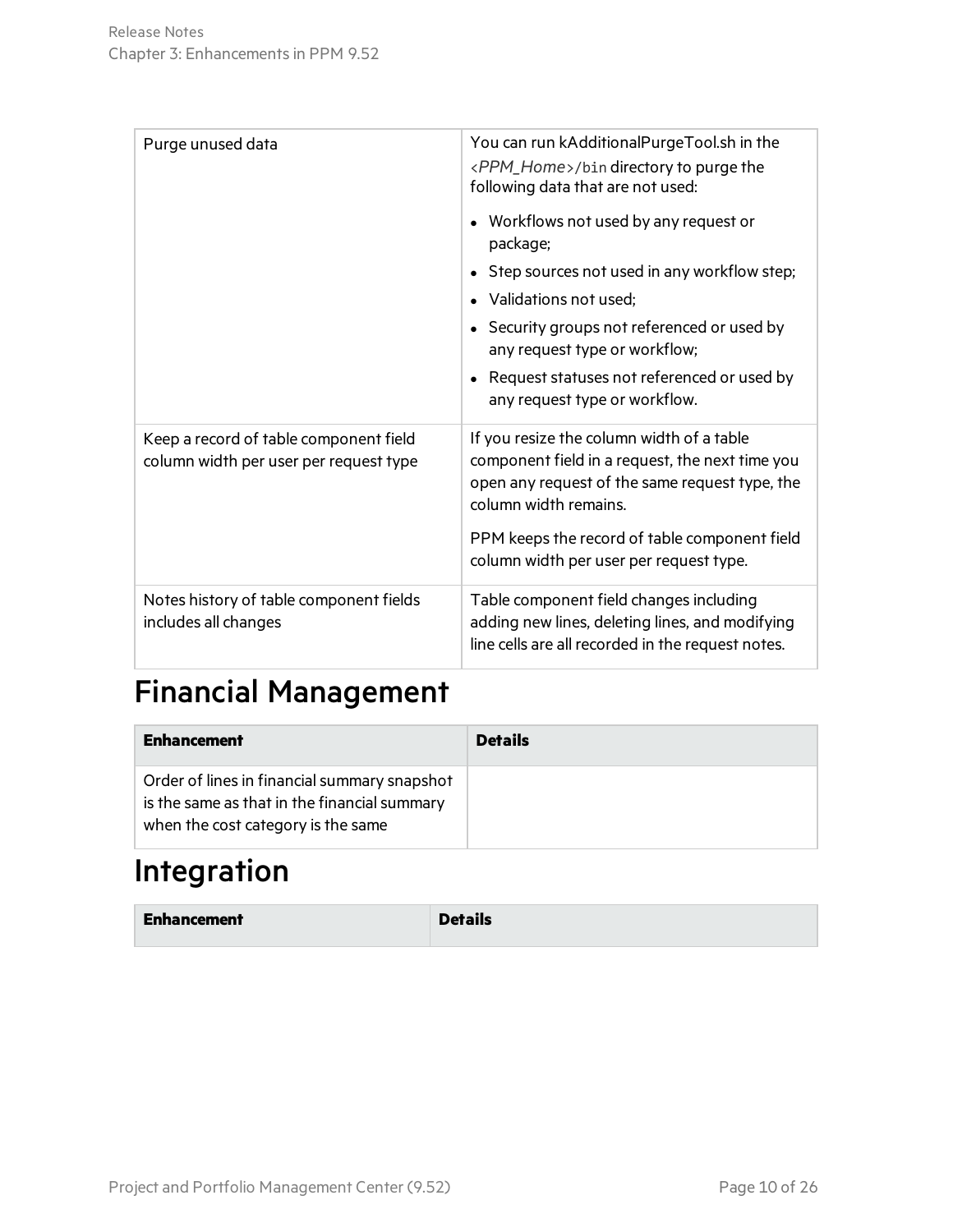| PPM-Octane request integration<br>supports more field types and value<br>mapping | • Fields of the types: drop-down-list, auto-<br>complete-list, and text area are supported for<br>PPM. Correspondingly, fields of the types:<br>reference and memo are supported for ALM<br>Octane.<br>• When both fields in a field mapping are lists of<br>values, value mapping is enabled. |
|----------------------------------------------------------------------------------|------------------------------------------------------------------------------------------------------------------------------------------------------------------------------------------------------------------------------------------------------------------------------------------------|
| PPM-Octane time sheet integration                                                | When you import time from Octane to PPM time                                                                                                                                                                                                                                                   |
| supports SSO access to ALM Octane                                                | sheets, PPM supports SSO access to ALM Octane.                                                                                                                                                                                                                                                 |

### <span id="page-10-0"></span>MLU

| <b>Enhancement</b>          | <b>Details</b> |
|-----------------------------|----------------|
| Add Arabic language support |                |

### <span id="page-10-1"></span>Platform

| <b>Enhancement</b>                             | <b>Details</b>                                                                                                                                                                                                                                                                         |
|------------------------------------------------|----------------------------------------------------------------------------------------------------------------------------------------------------------------------------------------------------------------------------------------------------------------------------------------|
| Edit list validation values<br>from PPM web UI | Users with the config license and Edit Validation Values access<br>grant can open the Edit List Validation Values page to do the<br>following:                                                                                                                                         |
|                                                | Edit list validation values.                                                                                                                                                                                                                                                           |
|                                                | Add translations for list validation values.                                                                                                                                                                                                                                           |
|                                                | Update existing translations for list validation values.<br>$\bullet$                                                                                                                                                                                                                  |
| AWS support                                    | We support installing and running PPM in AWS for production<br>environments.                                                                                                                                                                                                           |
| Secure file upload<br>mechanism                | Since PPM 9.52, you should use the parameter DMS_SECURE_<br>FILE_EXTENSIONS_WHITE_LIST to explicitly specify what kind of<br>files can be uploaded to PPM, otherwise, PPM assumes the files you<br>do not specify have potential security risk and thus forbids you to<br>upload them. |
|                                                | Default value of this parameter is:                                                                                                                                                                                                                                                    |
|                                                | txt,doc,docx,gif,pdf,png,ppt,pptx,pps,ppsx,psd,<br>wav,wmv,xls,xlsx,ico,jpeg,jpg,m4a,mov,mp3,mp4,m4v,<br>mpg, odt, ogg, ogv, 3g2, 3gp, avi                                                                                                                                             |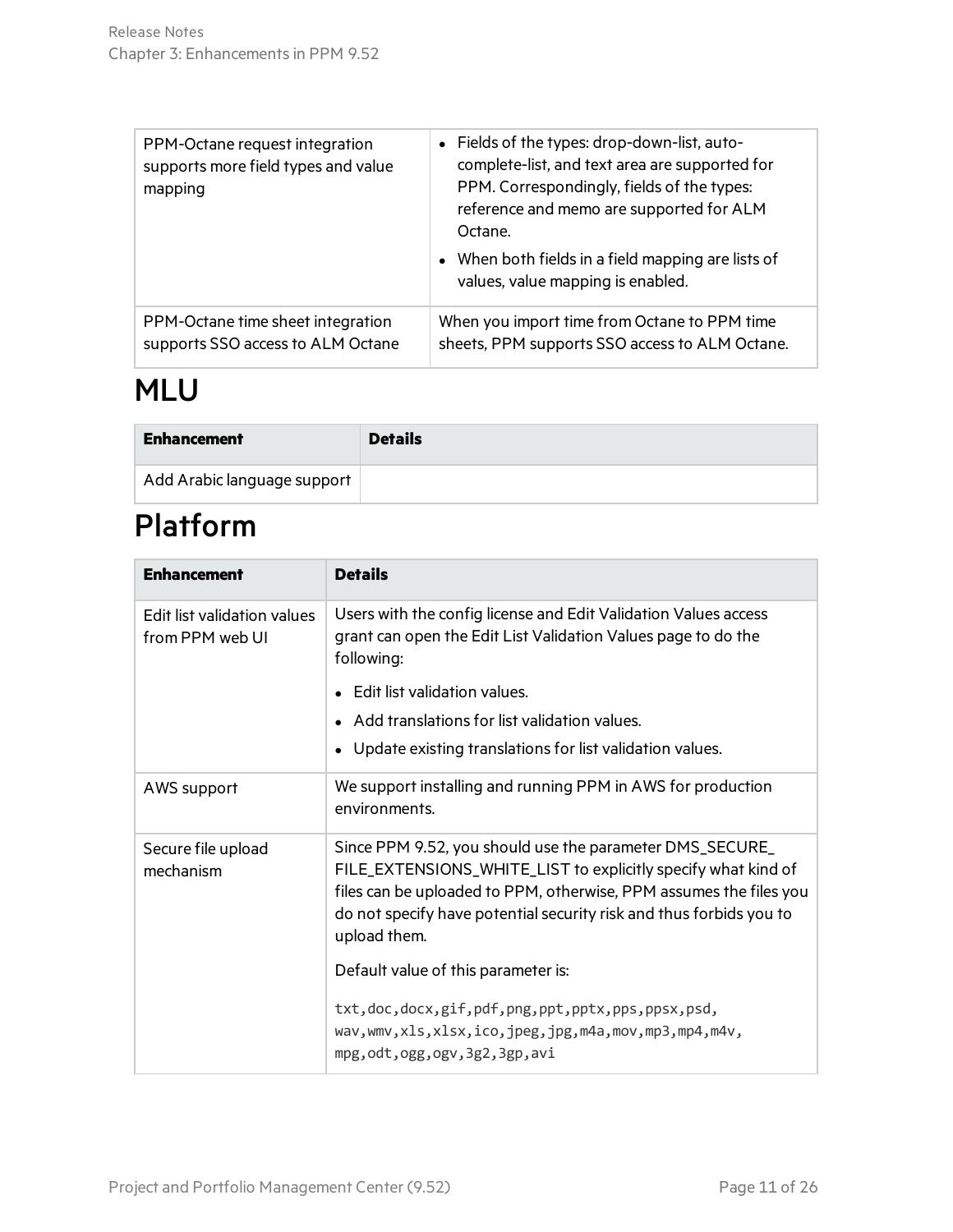| "Show "ongoing | When it takes long to search for a work item to add to a time sheet,                       |
|----------------|--------------------------------------------------------------------------------------------|
|                | indicator for long search $\parallel$ a "ongoing" animation is shown to indicate activity. |
| in time sheets |                                                                                            |

### <span id="page-11-0"></span>Project Management

| <b>Enhancement</b>                               | <b>Details</b>                                                                                                                                                                                                                                      |  |
|--------------------------------------------------|-----------------------------------------------------------------------------------------------------------------------------------------------------------------------------------------------------------------------------------------------------|--|
| Upload work plan from Excel                      | When the parameter ENABLE_IMPORT_EXPORT_WORK_PLAN is set<br>to true, you can upload work plan from Microsfot Excel to<br>PPM.                                                                                                                       |  |
|                                                  | This feature is available in the work plan Quick veiw only.                                                                                                                                                                                         |  |
| Add and edit activity in work<br>plan Quick view | You are able to add the Activity column in the work plan Quick<br>view and inline edit the column.                                                                                                                                                  |  |
| Set default view and columns<br>for work plans   | Previously, when you create or view a work plan for the first<br>time, the work plan is openned in the Quick view by default.                                                                                                                       |  |
|                                                  | PPM now adds two parameters for you to specify the work<br>plan default view and default columns in that view when you<br>create or view a work plan for the first time.                                                                            |  |
|                                                  | • WORK_PLAN_DEFAULT_VIEW: specifies the default work<br>plan view when you create or view a work plan for the first<br>time.                                                                                                                        |  |
|                                                  | • WORK_PLAN_DEFAULT_COLUMNS: specifies the default<br>columns in the view defined by the WORK_PLAN_<br>DEFAULT_VIEW parameter when you create or view a work<br>plan for the first time.                                                            |  |
|                                                  | Note: If you set the default view to Earned Value view or<br>Costing view while the project does not enable the views<br>because it does not enable Financial Management, PPM<br>still opens the work plan in the Quick view for the first<br>time. |  |
|                                                  | If you have no permission to a work plan column or the<br>column is not enabled, the column is not shown even<br>when you include it in the WORK_PLAN_DEFAULT_<br>COLUMNS.                                                                          |  |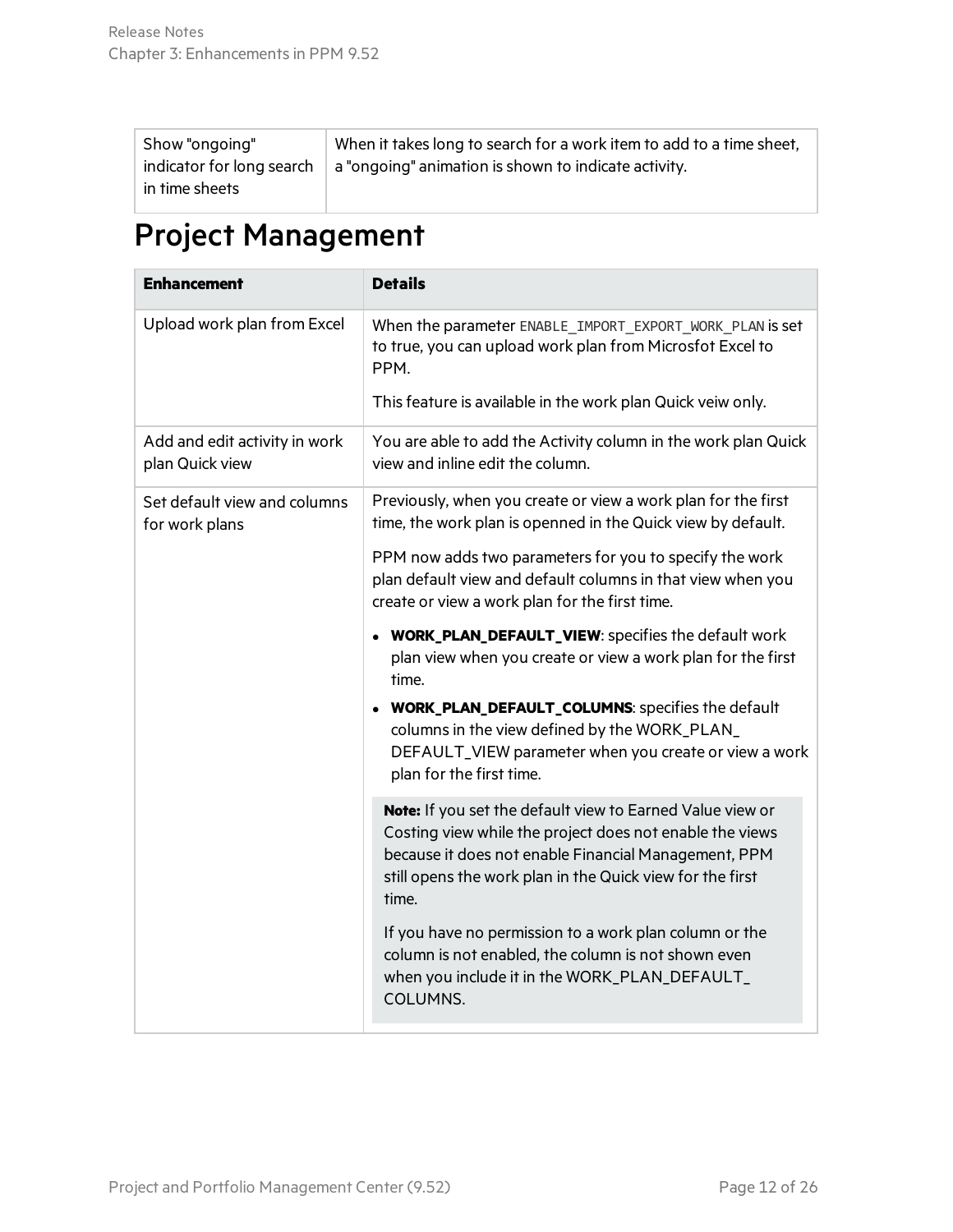| Add % Work Complete column<br>for summary tasks                        | PPM adds the % Work Complete column for summary tasks in<br>the work plan Quick view.                                                                                                                                                                                                                                            |
|------------------------------------------------------------------------|----------------------------------------------------------------------------------------------------------------------------------------------------------------------------------------------------------------------------------------------------------------------------------------------------------------------------------|
|                                                                        | Different from the existing % Complete column that calculates<br>the progress of summary task based on leaf task's % complete<br>weighed by the task duration, the % Work Complete column<br>calculates the progress of summary task based on leaf task's<br>effort.                                                             |
| Select which tasks of a<br>template are imported to a<br>new work plan | If the parameter ENABLE WORKPLAN TAILOR FROM WORKPLAN<br>TEMPLATE is set to true, when creating a work plan from a<br>template, you can select which tasks in the template are<br>imported to the work plan.                                                                                                                     |
| Export projects to Excel                                               | The Export to Excel icon is now available in the upper-right<br>corner of the project page.<br>When you click it, the project header information, milestones,<br>issues, risks, and scope changes are exported.                                                                                                                  |
| View work plan baseline<br>details                                     | Previously when you create a work plan baseline, clicking the<br>baseline link opens the Change Baseline Properties window.<br>Now, clicking the link opens the work plan baseline details<br>page:<br>• You can change display view.<br>• You can add columns.<br>All edit buttons are disabled.<br>All tasks are non-editable. |

## <span id="page-12-0"></span>Resources Management

| <b>Enhancement</b>                                               | <b>Details</b>                                                                                                                                                                                                                                                                                                                                       |
|------------------------------------------------------------------|------------------------------------------------------------------------------------------------------------------------------------------------------------------------------------------------------------------------------------------------------------------------------------------------------------------------------------------------------|
| Add the " <blank>" value for search resource<br/>filters</blank> | In the Search Resource page, the value<br>" <blank>" is added for the filters: Role,<br/>Department, Skill, Manager, Org Unit, Location,<br/>Security Group, Time Approver, Billling<br/>Approver, Title, Resource Pool, and Cost<br/>Category.<br/>The "Blank" value filters resources that do not<br/>define the corresponding attributes.</blank> |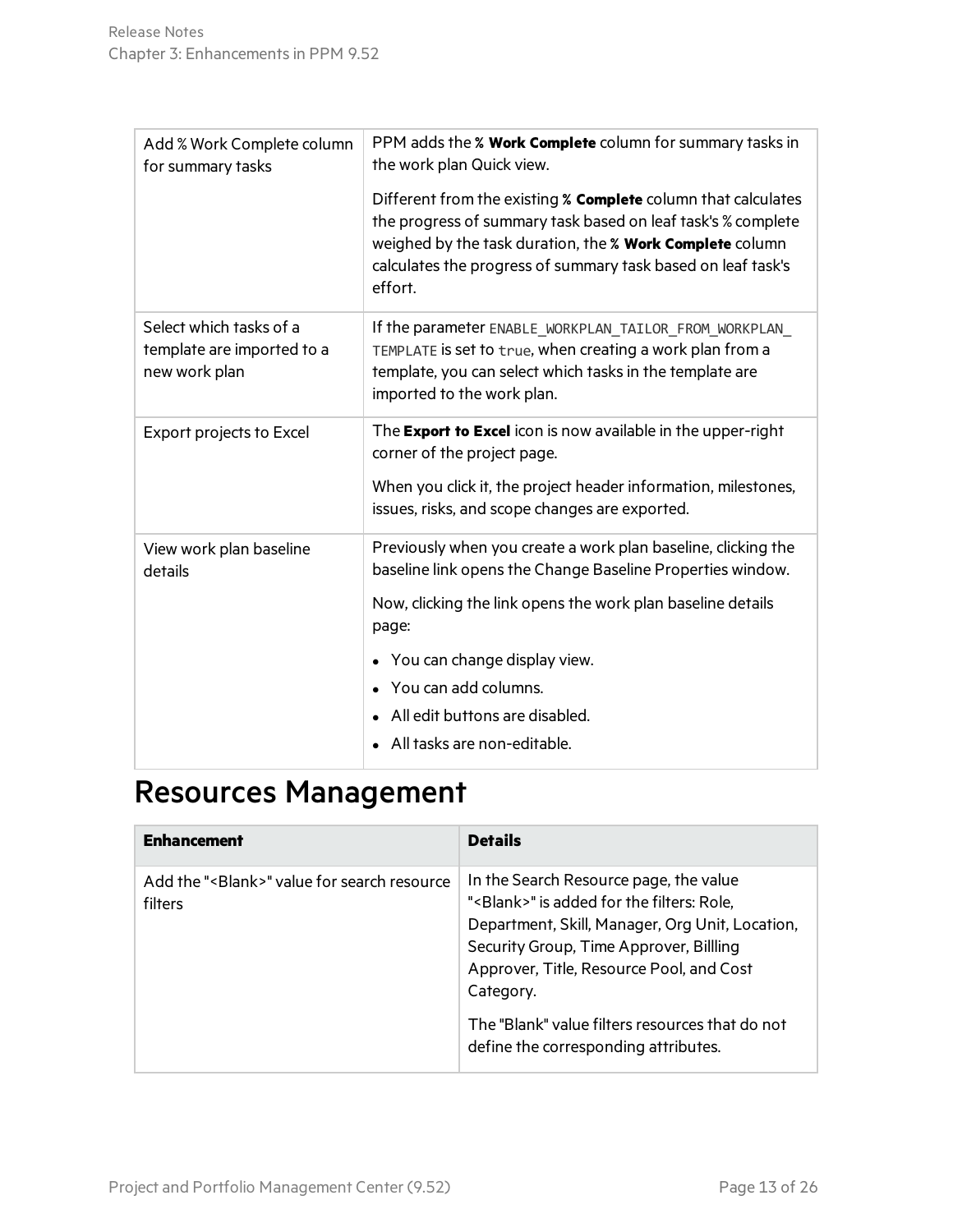| Add Done button in the View Forecast<br>Demand page                                                     | The Done button is added in the Resource Pool<br>> View Forecast Demand page.                                                                                                                                                                                                                                                                                                                                                                                                                                                             |
|---------------------------------------------------------------------------------------------------------|-------------------------------------------------------------------------------------------------------------------------------------------------------------------------------------------------------------------------------------------------------------------------------------------------------------------------------------------------------------------------------------------------------------------------------------------------------------------------------------------------------------------------------------------|
| Ignore resource pools that have resource's<br>allocations in the past                                   | When you add a resource as the requested<br>resource of a position, PPM automatically fills<br>the position's attributes based on the resource<br>details. If the resource have allocations in<br>different resource pools in different time<br>periods, PPM used to list all these resource pools<br>for you to select one for the position.<br>Now, if the parameter IGNORE_POOLS_WITH_<br>ONLY PAST RESOURCE PARTICIPATION is set to<br>true, PPM only lists the resource pools that<br>have the resource's allocations in the future. |
|                                                                                                         |                                                                                                                                                                                                                                                                                                                                                                                                                                                                                                                                           |
| Tooltip for staffing profiles in the Resource<br>Load Breakdown-Assignment Details page<br>is available | The tooltip fo a staffing profile in the Resource<br>Load Breakdown-Assignment Details page<br>displays the full name of the staffing profile.                                                                                                                                                                                                                                                                                                                                                                                            |
| Present the link to modify user information<br>based on your access grant                               | If you do not have the access grant to open<br>$\bullet$<br>PPM Workbench, the Modify User<br><b>Information for this Resource (Workbench)</b><br>link in the Modify Resource > General page is<br>not shown.<br>• If you can open User Management Console,<br>the link Modify User Information for this<br>Resource (User Management Console) is<br>available in the Modify Resource > General<br>page. This link directs you to the resource<br>details page in User Management Console.                                                |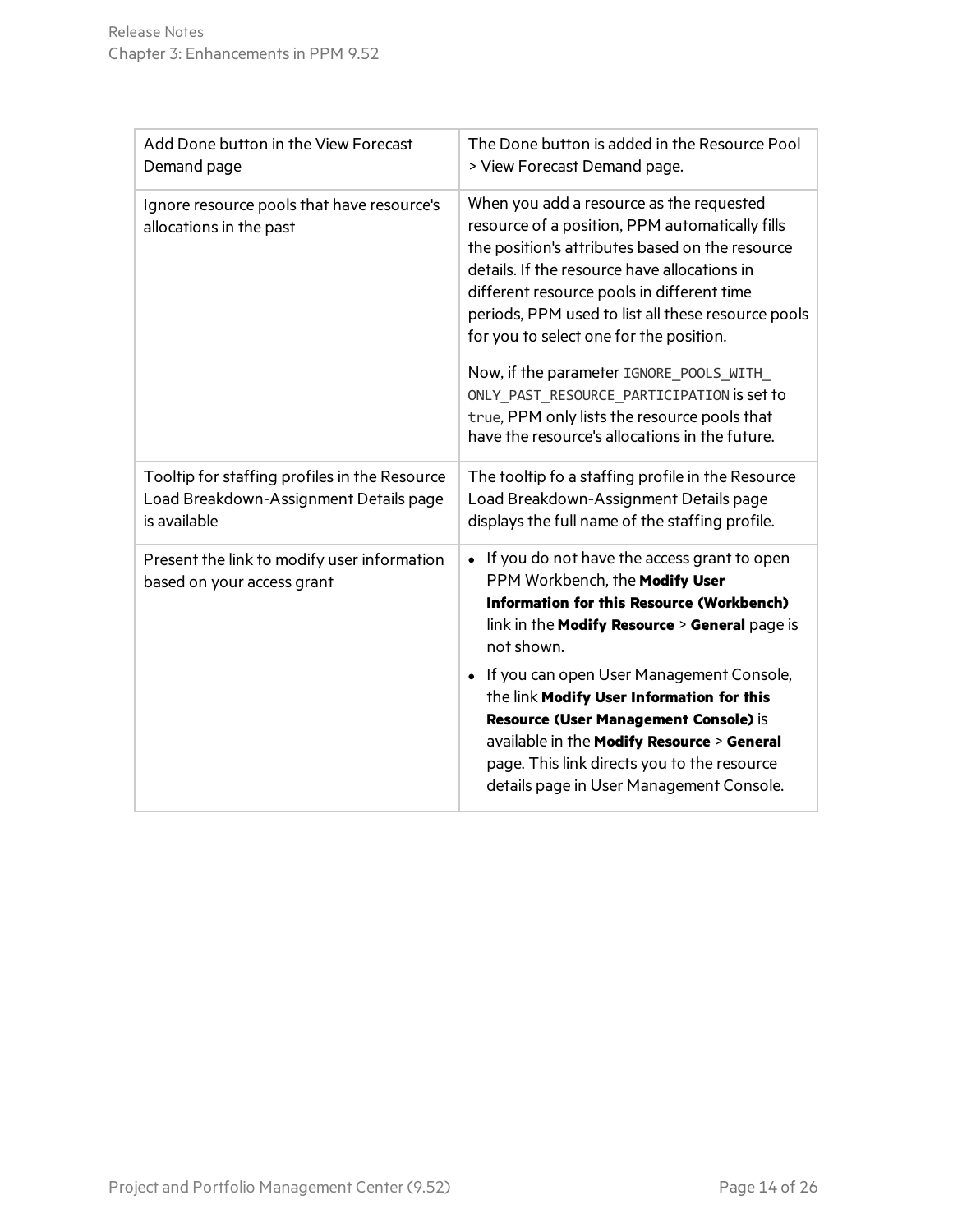| Allow non-project managers with Project<br>Management license to assign resources to<br>staffing profile positions | If you are resource manager, you can assign<br>resources in a staffing profile to the positions<br>that have the resource pool attribute set to<br>yours, as long as the following requirements are<br>met: |  |
|--------------------------------------------------------------------------------------------------------------------|-------------------------------------------------------------------------------------------------------------------------------------------------------------------------------------------------------------|--|
|                                                                                                                    | • You have the access grant "Assign Resources"<br>to Unrequested Read-only Positions" and the<br>Project Management license.                                                                                |  |
|                                                                                                                    | • You can view the staffing profile.                                                                                                                                                                        |  |
|                                                                                                                    | This means:                                                                                                                                                                                                 |  |
|                                                                                                                    | • You do not have to wait until a project<br>manager requests resources from your<br>resource pool to assign resources.                                                                                     |  |
|                                                                                                                    | • You can assign resources in a staffing profile<br>even when you cannot edit the staffing<br>profile.                                                                                                      |  |

### <span id="page-14-0"></span>Time Management

| <b>Enhancement</b>                              | <b>Details</b>                                                                                                                                                                                                                                                                                                                                                                                                                              |
|-------------------------------------------------|---------------------------------------------------------------------------------------------------------------------------------------------------------------------------------------------------------------------------------------------------------------------------------------------------------------------------------------------------------------------------------------------------------------------------------------------|
| Add project by project number to time<br>sheets | When adding projects to time sheets, you can<br>search a project by the project number.                                                                                                                                                                                                                                                                                                                                                     |
| Restrict adding milestones to time sheets       | When the parameter ALLOW LOG TIME ON<br>MILESTONES is set to false, time submitters<br>cannot add milestone tasks to their time sheets.<br>This parameter only prevents time submitters<br>from adding new milestones to their time sheets<br>or to the My Items. For the milestone tasks that<br>are in the Suggested Items or already added to<br>My Items before disabling the parameter, time<br>submitters can still log time on them. |

### What-if Analysis

| <b>Enhancement</b> | <b>Details</b> |
|--------------------|----------------|
|                    |                |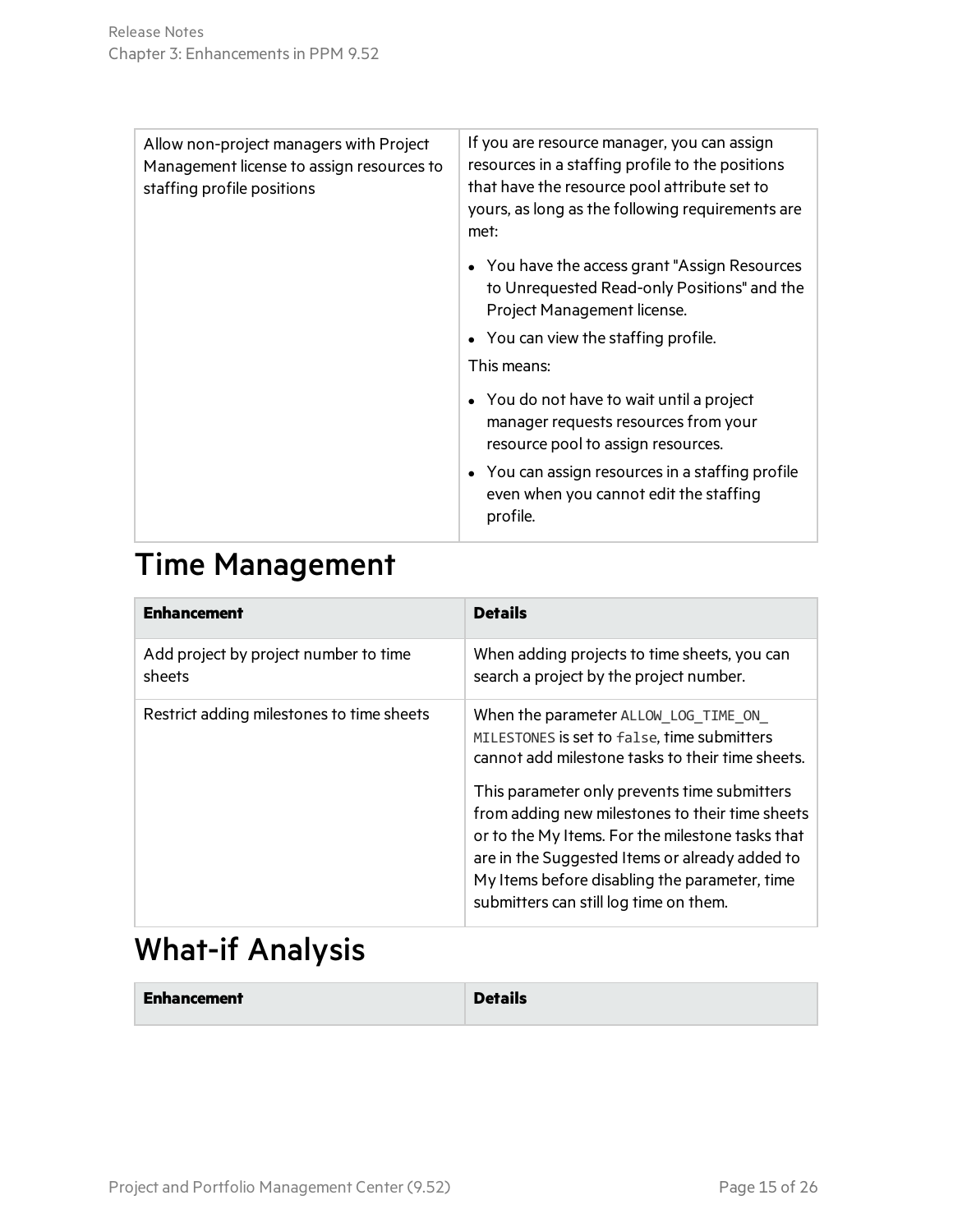| Show KPI forecast in what-if analysis | In a scenario for a portfolio, the Strategy tab<br>displays charts for all KPIs associated with the<br>portfoiio business goals.     |  |
|---------------------------------------|--------------------------------------------------------------------------------------------------------------------------------------|--|
|                                       | Every KPI chart includes actual KPI values and<br>KPI impacts (that is forecasted KPI values) of<br>each in-scope portfolio content. |  |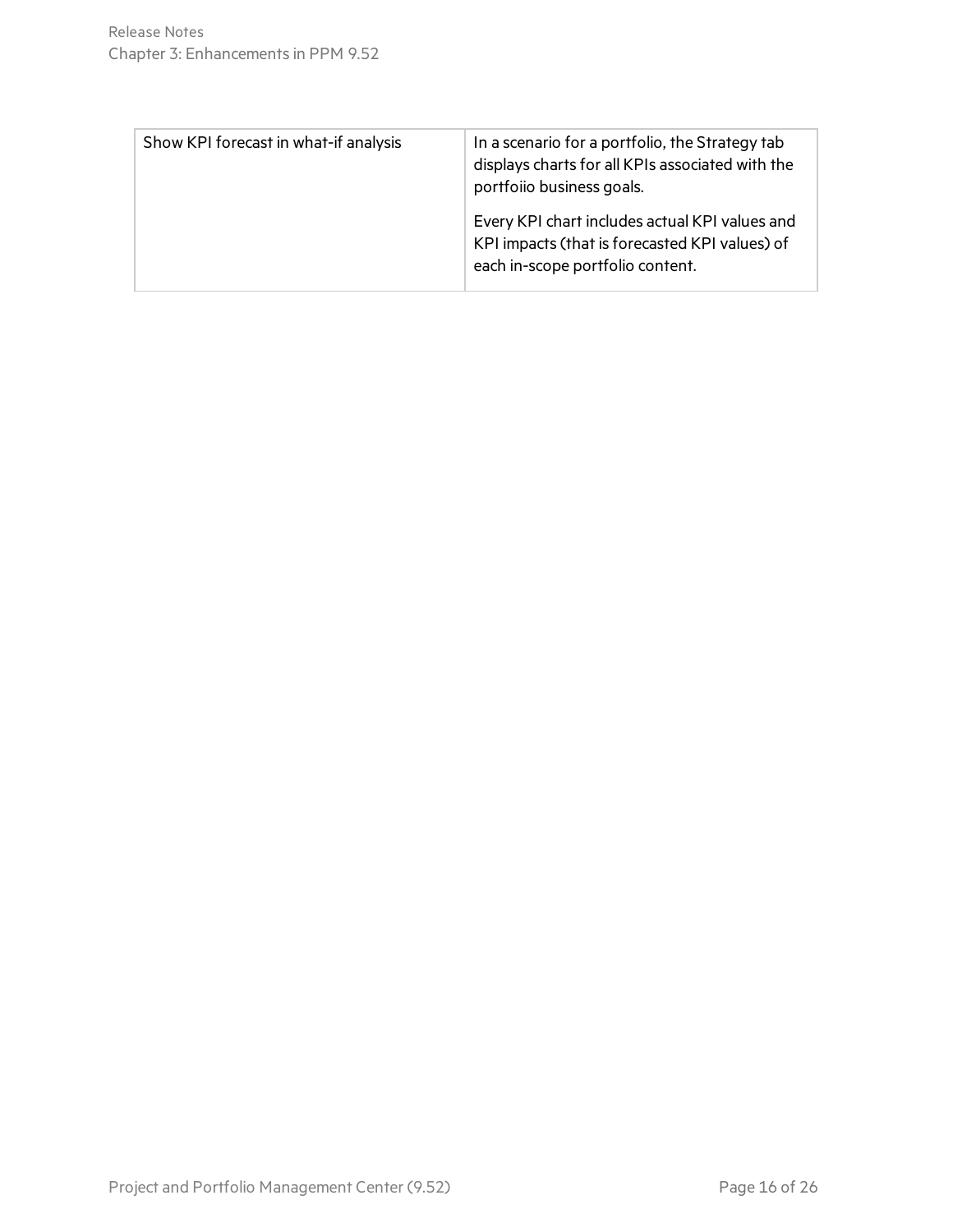# <span id="page-16-0"></span>Chapter 4: Platform Certifications

PPM 9.52 adds support for the following:

### Server Operation System

• Cygwin 2.10 for Microsoft Windows

### Database

• Oracle 18c

#### Browsers

- $\bullet$  Mozilla Firefox 60.5.1 ESR
- Google Chrome 71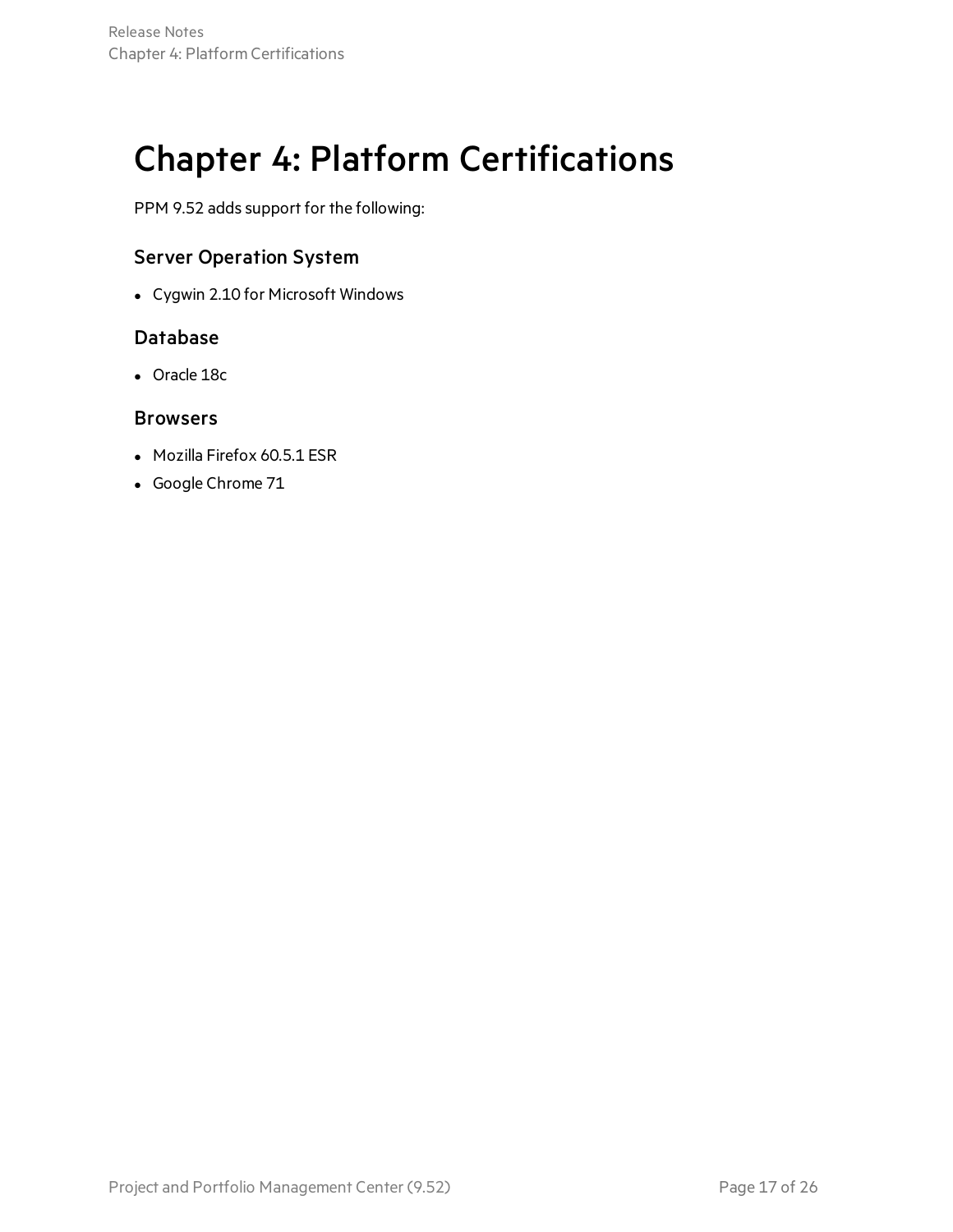# <span id="page-17-0"></span>Chapter 5: Fixes in PPM 9.52

PPM 9.52 includes the following defect fixes.

### **Costing**

| QCCR1L | <b>Problem</b>                                                                                                                                                                                                                                     | <b>Resolution</b>                                                                                                                                 |
|--------|----------------------------------------------------------------------------------------------------------------------------------------------------------------------------------------------------------------------------------------------------|---------------------------------------------------------------------------------------------------------------------------------------------------|
| 67075  | Financial summaries truncate decimals for<br>discount rates.                                                                                                                                                                                       | <b>Financial summaries reserve</b><br>decimals for discount rates.                                                                                |
| 67085  | When you use the updatePositionLines web<br>service to update staffing profile positions, the<br>error "Assigned User <username> is disabled"<br/>occurs if the resource assigned to the position<br/>is disabled after being assigned.</username> | You can use the web service to<br>update positions successfully if<br>the resource assigned to a<br>position is disabled after being<br>assigned. |

### Dashboard

| QCCR1L | <b>Problem</b>                                                                                                                                 | <b>Resolution</b>                                                                                                  |
|--------|------------------------------------------------------------------------------------------------------------------------------------------------|--------------------------------------------------------------------------------------------------------------------|
| 66993  | When you set ENABLE_SITE_MAP to true, the<br>Site Map link is still not shown on the PPM<br>pages.                                             | When you set ENABLE_SITE_<br>MAP to true, the Site Map link is<br>shown on the PPM pages.                          |
| 67099  | If you add a pivot portlet to the project<br>overview page, the page does not correctly<br>extend and contract based on the pivot data<br>set. | When the pivot portlet extends as<br>its data extend, the project<br>overview page extends<br>accordingly.         |
|        |                                                                                                                                                | When the pivot portlet contracts<br>as its data contract, the project<br>overview page keeps the original<br>size. |
| 67194  | Cannot export drill-down list portlet of a<br>graphic portlet (pie chart or bar chart portlet)<br>to Excel.                                    | Able to export a drill-down list<br>portlet of a graphic portlet to<br>Excel.                                      |

## Demand Management

| <b>QCCR1L Problem</b> | <b>Resolution</b> |
|-----------------------|-------------------|
|                       |                   |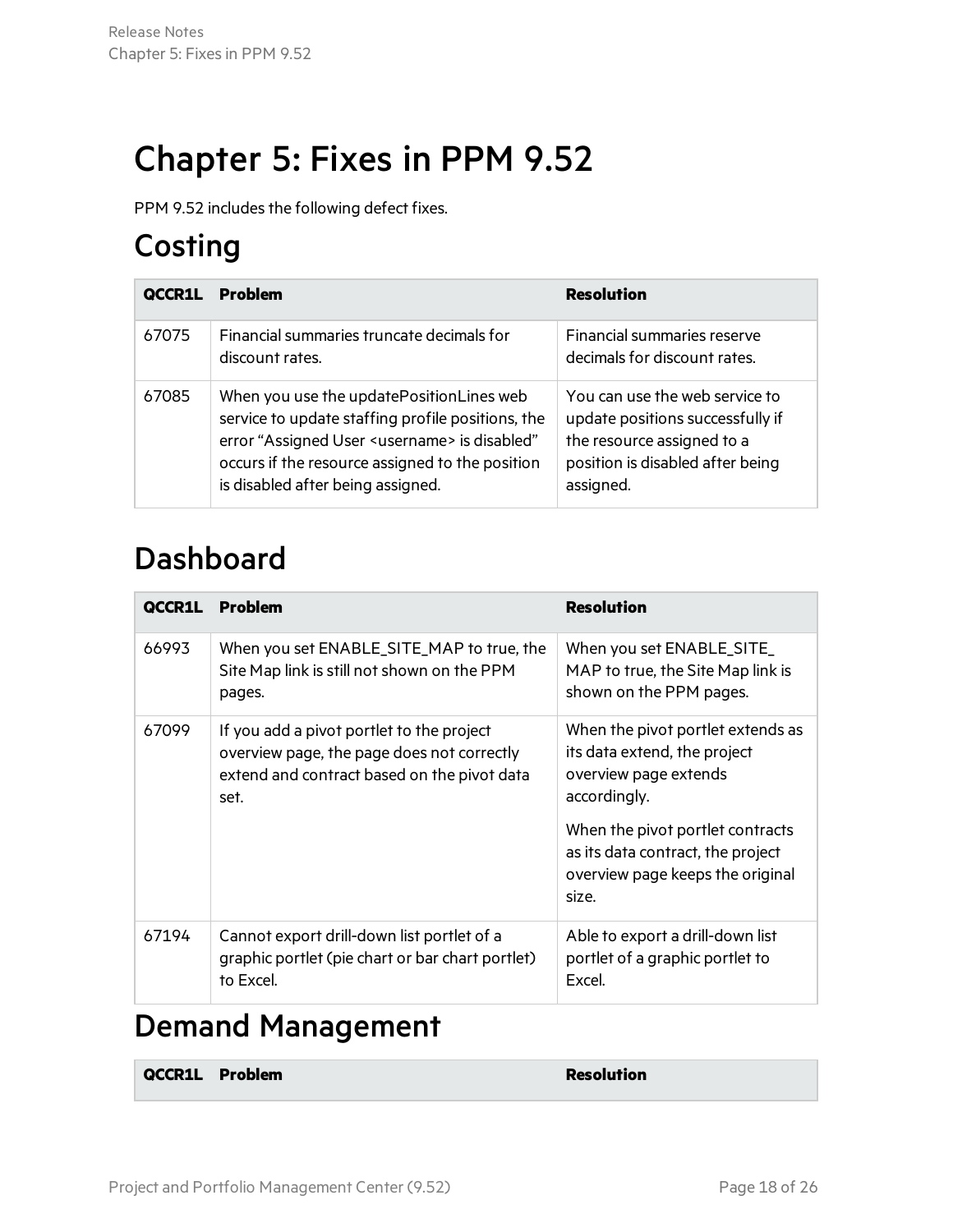| 65993 | Exporting a table component to Excel<br>produces an error when a link field is empty.                      | The error does not occur when<br>exporting a table component with<br>an empty link field to Excel.                     |
|-------|------------------------------------------------------------------------------------------------------------|------------------------------------------------------------------------------------------------------------------------|
| 66973 | The parameter SYNCH_EXEC_INIT_WAIT_<br>TIME does not take effect in production<br>environments.            | The parameter works in both test<br>and production environments.                                                       |
| 67206 | An error occurs when using the mass update<br>feature to update the planned finish periods of<br>projects. | The error does not occur when<br>using the mass update feature to<br>update the planned finish periods<br>of projects. |

### Deployment Management

| QCCR1L | Problem                                                       | <b>Resolution</b>                                           |
|--------|---------------------------------------------------------------|-------------------------------------------------------------|
| 67040  | Unable to add package lines after deploying<br>PPM 9.42.0003. | Able to add package lines after<br>deploying PPM 9.42.0003. |

### Integrations

| QCCR1L | <b>Problem</b>                                                                                                                                                                                 | <b>Resolution</b>                                                                                                                            |
|--------|------------------------------------------------------------------------------------------------------------------------------------------------------------------------------------------------|----------------------------------------------------------------------------------------------------------------------------------------------|
| 57088  | When a task is integrated with an ALM release,<br>the Priority Defect Trend view does not<br>retrieve data from the Priority field values in<br>PPM but from the Severity field values in ALM. | When a task is integrated with an<br>ALM release, the Priority Defect<br>Trend view retrieves data from the<br>Priority field values in PPM. |
| 67079  | Fail to open a project work plan from PPM in<br>MSP in Russian language session.                                                                                                               | Able to open a project work plan<br>from PPM in MSP in Russian<br>language session.                                                          |
| 67265  | Fail to load a MPP file to PPM if resource<br>names in the MPP file are in Cyrillic.                                                                                                           | Able to load a MPP file to PPM if<br>resource names in the MPP file are<br>in Cyrillic.                                                      |
| 67438  | The QC Integration Sync Service hangs from<br>time to time after the upgrade to PPM 9.50.                                                                                                      | The QC Integration Sync Service<br>works as expected after the<br>upgrade to PPM 9.50.                                                       |

### Mobility

| <b>QCCR1L Problem</b> | <b>Resolution</b> |
|-----------------------|-------------------|
|                       |                   |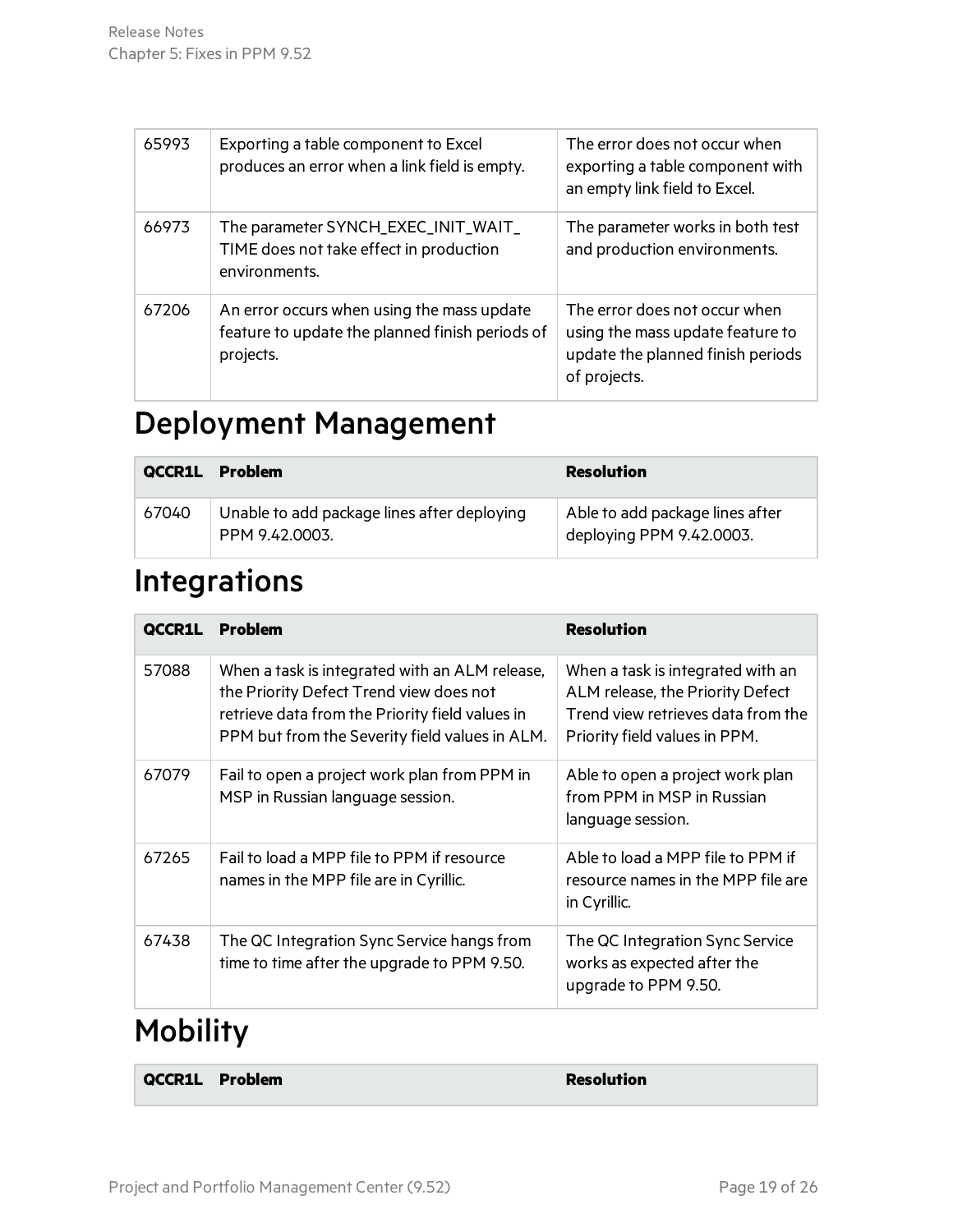| 67191 | Locked time sheets should not be editable in<br>Mobile Website Client. | The Edit button is disabled for<br>locked time sheets in Mobile<br>Website Client. |
|-------|------------------------------------------------------------------------|------------------------------------------------------------------------------------|
|-------|------------------------------------------------------------------------|------------------------------------------------------------------------------------|

## Operational Reporting

| QCCR1L | <b>Problem</b>                                                                             | <b>Resolution</b>                                                           |
|--------|--------------------------------------------------------------------------------------------|-----------------------------------------------------------------------------|
| 67068  | Operational reports do not work when clicking<br>auto-complete-list fields in the reports. | Operational reports with auto-<br>complete-list fields work as<br>expected. |

### Platform

| QCCR1L | <b>Problem</b>                                                                                                                | <b>Resolution</b>                                                                                                               |
|--------|-------------------------------------------------------------------------------------------------------------------------------|---------------------------------------------------------------------------------------------------------------------------------|
| 65807  | Fail to open PPM pages with JDK 1.8.0_161<br>installed.                                                                       | This is a JDK defect. Upgrade JDK<br>to 1.8.0_162.                                                                              |
| 66335  | Admin users with all required access grants<br>cannot see SQL Runner in PPM Workbench.                                        | Admin users with all required<br>access grants are able to see SQL<br>Runner in PPM Workbench.                                  |
| 66430  | After a change in memory configuration, the<br>memory starts to grow in the server and<br>several restarts are encountered.   | The issue is caused due to MSP<br>plug-in loading lots of projects in<br>one sql. MSP plug-in now loads<br>projects in batches. |
| 67002  | When upgrading PPM from 940 to 950, the<br>knta_parameter_set_fields_942_1.sql<br>generates "ORA-01403: no data found" error. | The error does not occur when<br>upgrading PPM from 9.40 to 9.50.                                                               |
| 67138  | If a jsp file has errors, kJSPCompiler.sh is<br>blocked and stop compiling the other jsp files.                               | kJSPCompiler.sh skips problematic<br>jsp files and continue compiling all<br>the rest jsp files.                                |
| 67266  | If you open Graphical View of requests on<br>AWS environments, PPM cannot be restarted.                                       | PPM restarts successfully if you<br>open Graphical View of requests<br>on AWS environments.                                     |
| 67301  | Not able to run out-of-the-box scripts in AWS<br>environments.                                                                | Running out-of-the-box scripts in<br>AWS environments works as<br>expected.                                                     |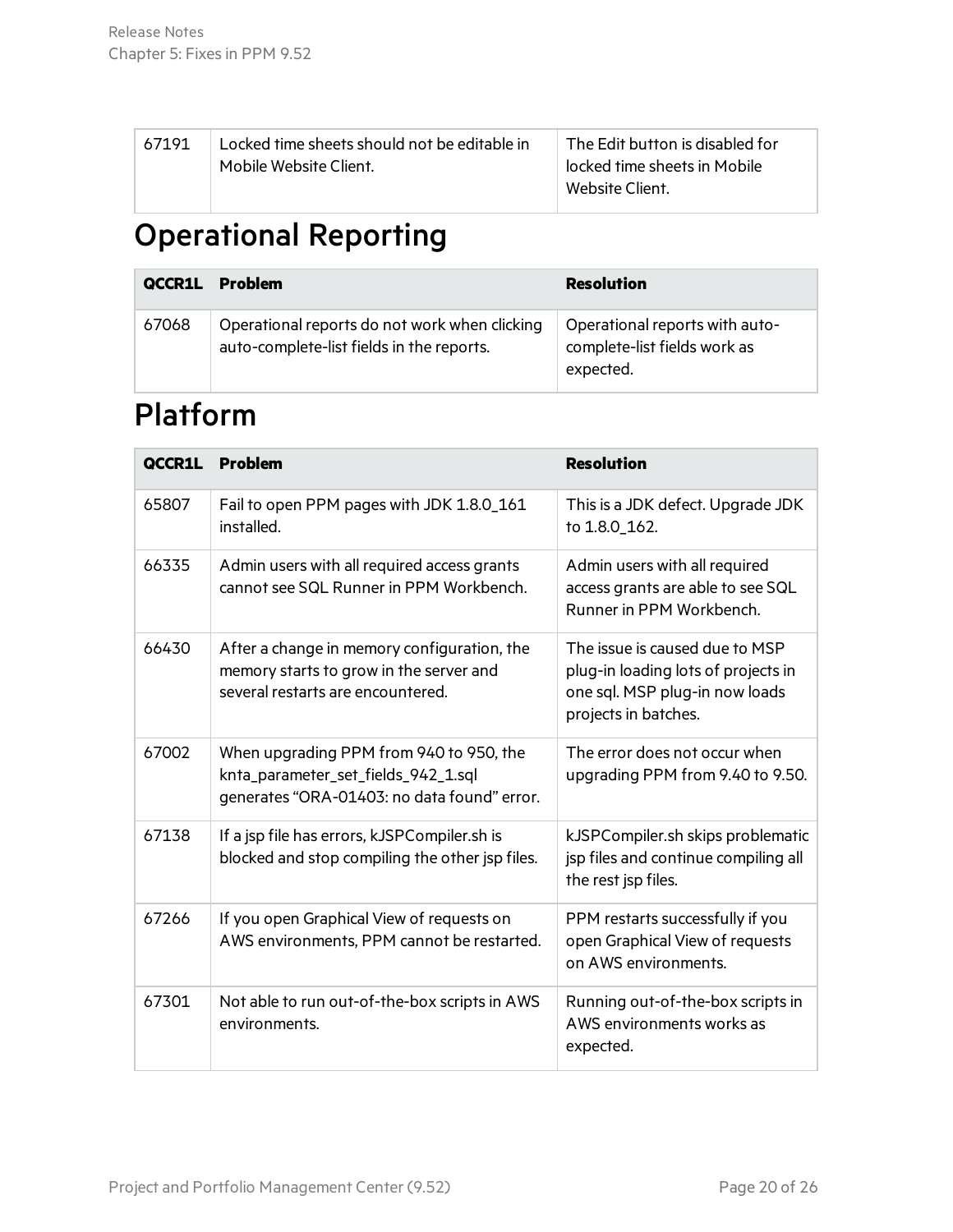| 67357 | When you modify an org unit, the Region field<br>displays number instead of region name.                                               | When you modify an org unit, the<br>Region field displays region name.          |
|-------|----------------------------------------------------------------------------------------------------------------------------------------|---------------------------------------------------------------------------------|
| 67364 | After the upgrade to PPM 9.5, production<br>environment server is crashing and receiving<br>the error "Database could not be reached". | The Oracle connectivity error no<br>longer occurs                               |
| 67406 | Fail to complete the upgrade from 9.42 to<br>9.50.                                                                                     | Rewrite the code to help find the<br>real exception that blocks the<br>upgrade. |

### Program Management

| <b>OCCR1L</b> | <b>Problem</b>                                                                                                                                                                            | <b>Resolution</b>                                                                                                                                                                             |
|---------------|-------------------------------------------------------------------------------------------------------------------------------------------------------------------------------------------|-----------------------------------------------------------------------------------------------------------------------------------------------------------------------------------------------|
| 66738         | When you enable tracking program health but<br>set the issue, risk, and scope change weights to<br>0, PPM displays program calculated health<br>indicator as green, which is not correct. | When you enable tracking<br>program health but set the issue,<br>risk, and scope change weights to<br>0, PPM displays program<br>calculated health indicator as grey<br>and its value as "_". |
| 67418         | Unable to add attachments to a program in<br>Japanese language session.                                                                                                                   | Able to add attachments to<br>programs in Japanese language<br>session.                                                                                                                       |

## Project Management

| QCCR1L | Problem                                                                                                                                                                              | <b>Resolution</b>                                |
|--------|--------------------------------------------------------------------------------------------------------------------------------------------------------------------------------------|--------------------------------------------------|
| 67525  | Work plans do not load and there is an error<br>"Your session has been timed out or logged<br>out. The page will navigate to main page in 5<br>seconds, or click OK to go directly." | You can open any work plan<br>without the error. |

### Resource Management

| <b>Resolution</b><br><b>QCCR1L Problem</b> |
|--------------------------------------------|
|--------------------------------------------|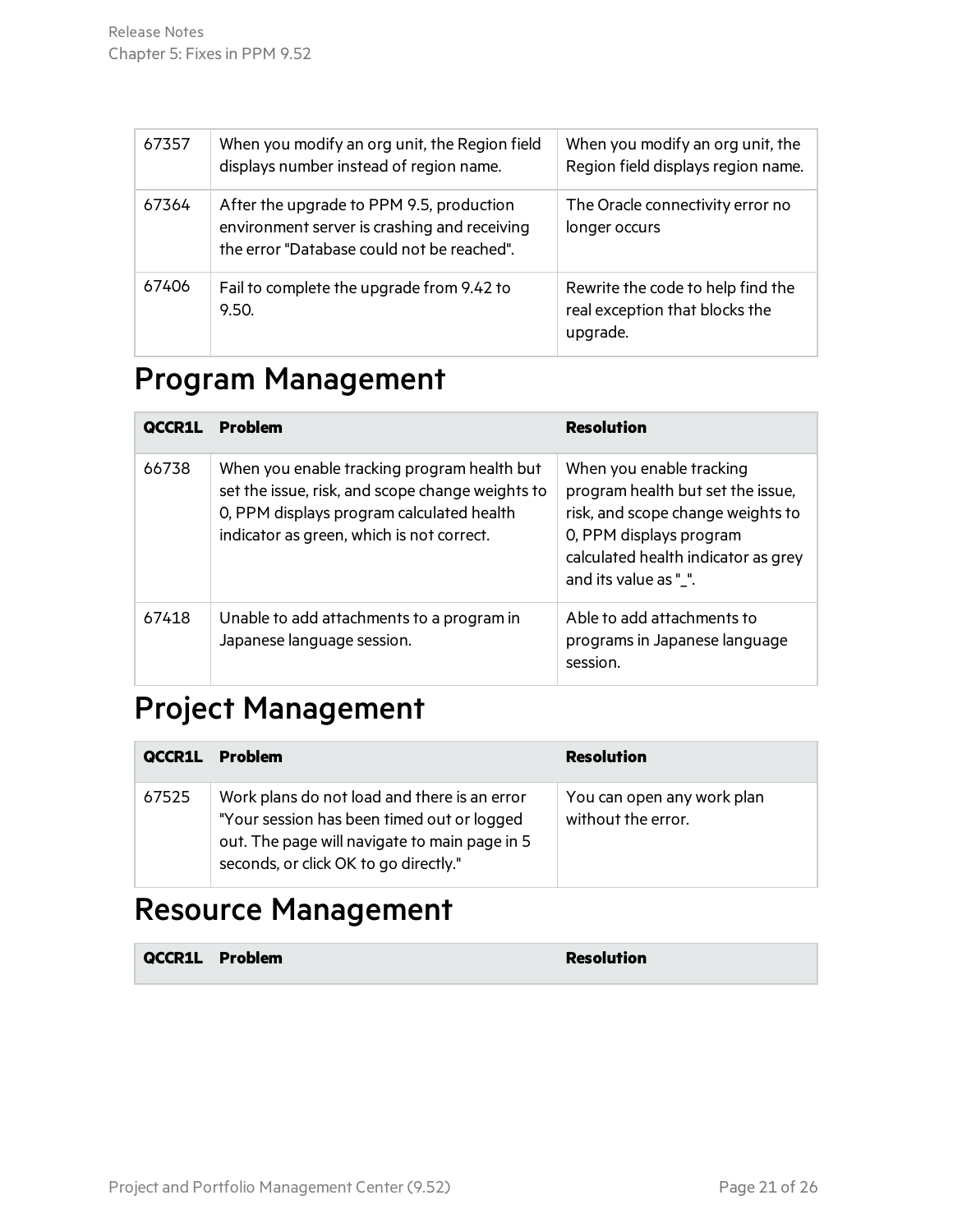| • If you edit the staffing profile<br>Staffing profile period is truncated without any<br>66078                                                                                                             |  |                                                                                                       |
|-------------------------------------------------------------------------------------------------------------------------------------------------------------------------------------------------------------|--|-------------------------------------------------------------------------------------------------------|
| warning if you mistakenly modify the start or<br>period shorter or shift the<br>end period. And no audit trail is available to<br>record the change.<br>appears.<br>• PPM keeps records of period<br>trail. |  | start or end period to make its<br>period, a confirmation window<br>changes in staffing profile audit |

### Time Management

| <b>OCCR1L</b> | <b>Problem</b>                                                                                                                                                      | <b>Resolution</b>                                                                                                                                              |
|---------------|---------------------------------------------------------------------------------------------------------------------------------------------------------------------|----------------------------------------------------------------------------------------------------------------------------------------------------------------|
| 64900         | When you search work items to add in time<br>sheets, the Modify Search button behave<br>differently in different browsers.                                          | In IE, clicking the Modify Search<br>$\bullet$<br>button returns users to the<br>search window with the search<br>criteria reserved.                           |
|               |                                                                                                                                                                     | • In Firefox and Chrome, clicking<br>the Modify Search button<br>returns users to the search<br>window with the search criteria<br>wiped out.                  |
| 66632         | The project setting "After a task is complete,<br>allow time to be logged: X Time period(s)<br>more" does not work correctly.                                       | The project setting "After a task is<br>complete, allow time to be logged:<br>X Time period(s) more" works<br>correctly.                                       |
| 67042         | While updating root task to complete, leaf<br>tasks are also updated to complete. But time<br>sheets against these completed leaf tasks are<br>not updated to 100%. | While updating root task to<br>complete, leaf tasks are also<br>updated to complete. Time sheets<br>against these completed leaf tasks<br>are updated to 100%. |
| 67392         | An error occurs when using web service to<br>create a second time sheet of the same time<br>period.                                                                 | Able to create multiple time sheets<br>of the same time period if<br>allowMultipleTimeSheets is set to<br>true.                                                |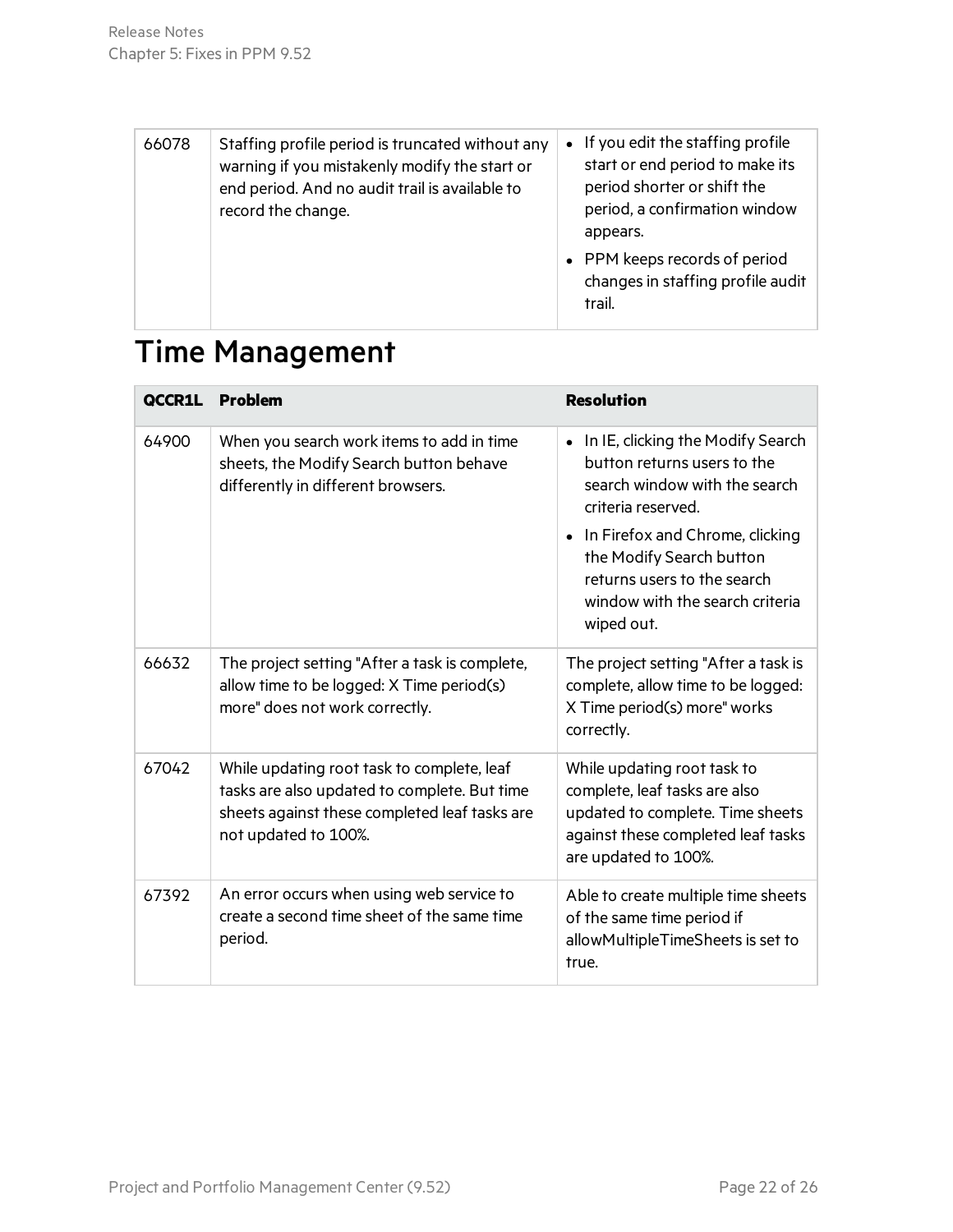## <span id="page-22-0"></span>Chapter 6: Known Issues and Limitations in PPM 9.52

This software release has the following known issues and limitations. This is a cumulative list of known issues and limitations from PPM 9.50 till 9.52. The problems are categorized by the affected product area. If a problem has an assigned internal tracking number, the tracking number is provided (in parentheses) at the end of the problem description.

## <span id="page-22-1"></span>Platform

**Known Issue:** In rare cases, PPM does not start up because of a license usage exceeded error.

**Known Issue:** The name of attachment and Excel may change to unrecognizable charactersin Edge if you log in to PPM with non-English language. **Workaround:** Change the file name to English manually.

**Known Issue:** If Oracle PPM user does not have permission 'SYS.USER\_OBJECTS' on Oracle 12c, it will report error: ORA-01720: grant option does not exist for 'SYS.USER\_OBJECTS' during the PPM installation.

**Workaround:** If you use Oracle 12c with PPM, you should add permission 'SYS.USER\_OBJECTS' to your Oracle user. When the PPM user is created during installation, log in to the Oracle database as sys user and execute the below SQL:

grant all on SYS.DBMS\_CRYPTO to sys with grant option;

grant all on SYS.DBMS\_CRYPTO to system with grant option;

grant all on SYS.USER\_OBJECTS to sys with grant option;

grant all on SYS.USER\_OBJECTS to system with grant option;

GRANT EXECUTE ON SYS.DBMS\_CRYPTO to <USER>;

grant all on SYS.USER\_OBJECTS to <USER> with grant option;

<span id="page-22-2"></span>grant all on SYS.USER\_OBJECTS to <USER>\_rml with grant option;

### Dashboard

**Known Issue:** When the PDF file for a dashboard page contains more than 7 pages, the file does not generate.

Workaround: Print long dashboard pages as separate PDF files: Choose several portlets for each print.

**Known Issue:** In Safari, certain heritage iLog portlet charts may print as blank.

**Known Issue:** An extra blank page is added after printing the dashboard to PDF.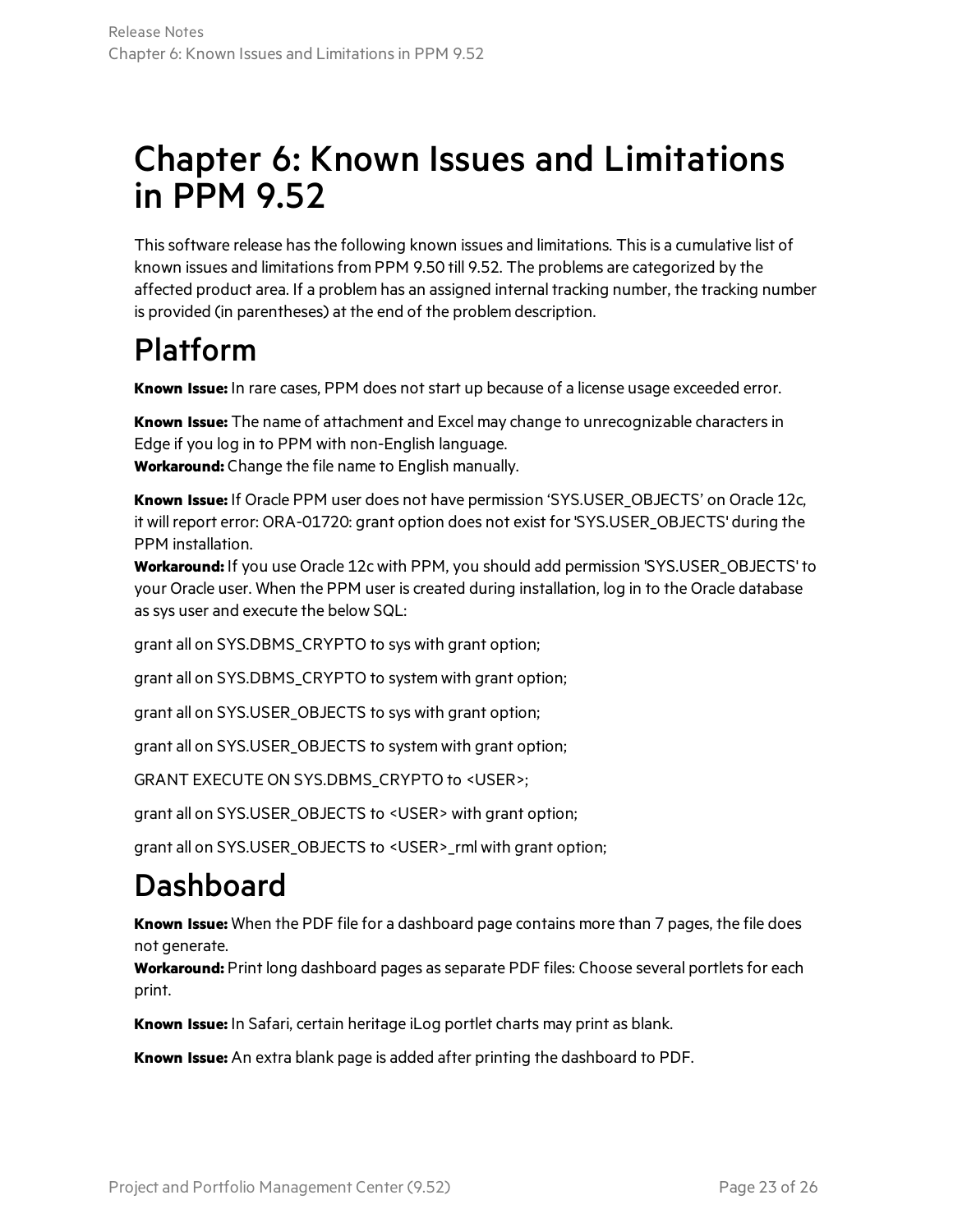**Known Issue:** There may be a black block in the exported dashboard/project PDF if you scroll up and down the export preview page.

## <span id="page-23-0"></span>Administration

**Known Issue:** If a region column in the Manage Regions page has text like <script>xxx</script>, when you export the page to Excel, the values of the column and of the columns after it are truncated in the Excel file.

**Known Issue:** When opening Workbench via desktop, The applet login box lists all languages including those not installed.

## <span id="page-23-1"></span>What-if Analysis

**Known Issue:** In Internet Explorer, the mouse cursor is still shown in non-editable fields in the Create Scenario page.

**Known Issue:** Failing to delete all scenarios when the number of scenarios exceeds 1,000.

**Known Issue:** When you change the strategic theme type for a portfolio, the confirmation prompt still appears even when there are no contentsincluded in the portfolio.

**Known Issue:** When Financial Management is disabled for a program and the program isincluded in a portfolio, the financial data of the program in the portfolio scenario's Contentstab is not consistent with the data in the scenario's Budget tab.

### <span id="page-23-2"></span>Demand Management

**Known Issue:** When an asset isincluded in a portfolio that hasstrategic themes defined, if you export the asset details page to PDF, the PDF does not include the Strategy section.

**Known Issue:** If a project-type request has the Agile Integration Info field group in the details page, exporting the project to PDF fails.

**Know issue:** In Request type, when you change validation from Text Field -400' to 'Text Field - 10', the Max Length will not change from 4000 to 200.

### <span id="page-23-3"></span>**Integrations**

**Known Issue:** PPM does not generate even logsif the sync between a PPM request and its mapped ALM Octane entity fails.

**Known Issue:** If a PPM request is created and this triggers creating a mapped entity in ALM Octane, copying the PPM request also copiesthe ALM Octane entity ID information.

**Known Issue:** When a project is integrated with MSP under the MPP file mode, you cannot see if the upload MPP file and download MPP file icons in the Work Plan portlet of the project overview page are disabled or enabled. They are displayed the same in both statuses.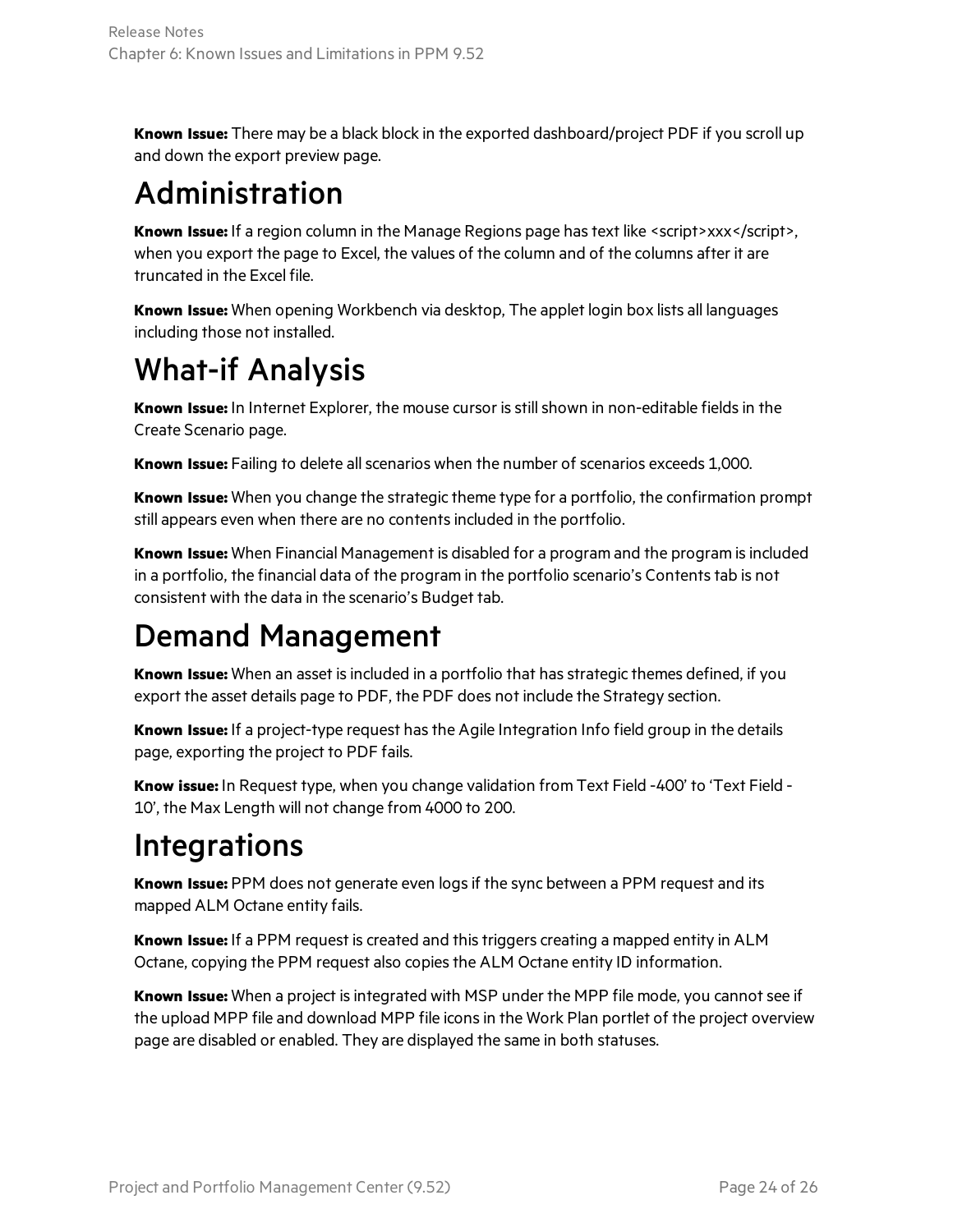**Known Issue:** When a PPM request triggers creating an ALM Octane entity, updating the entity name to something like <script>xxx</script> would save the <script> value in the PPM request. Such format of content should not be saved in PPM requests.

**Known Issue:** If a project isintegrated with MSP under the MPP file integration mode, uploading an MPP file for the first time is successful, but an internal error occurs when uploading a second MPP file. This happens when the parameter USE\_MPP\_FILE\_HIGH\_PERF\_WP\_SYNC is enabled. **Workaround:** Set USE\_MPP\_FILE\_HIGH\_PERF\_WP\_SYNC to false.

**Known Issue:** If ALM Octane client ID or secret includes special characters <, >, or &, you cannot create an ALM Octane agile instance successfully.

### <span id="page-24-0"></span>Portfolio Management

**Known Issue:** The portfolio milestone pop-up window does not disappear unless you place the mouse over the timeline bar.

**Known Issue:** An error prompt appearsif you enter an invalid value in the portfolio business goal's Target field. The error may not disappear even after you enter a valid value.

**Known Issue:** If a portfolio contains multiple contents, the current date line may move slightly when you place your cursor on a portfolio milestone.

### <span id="page-24-1"></span>Program Management

**Known Issue:** In Chrome, "Internal error. Please contact your PPM administrator" appears and then disappears quickly when you perform various operationsin a program page.

## <span id="page-24-2"></span>REST API

**Known Issue:** The API shows response content type "application/xml" even if an API does not support xml type in swagger.